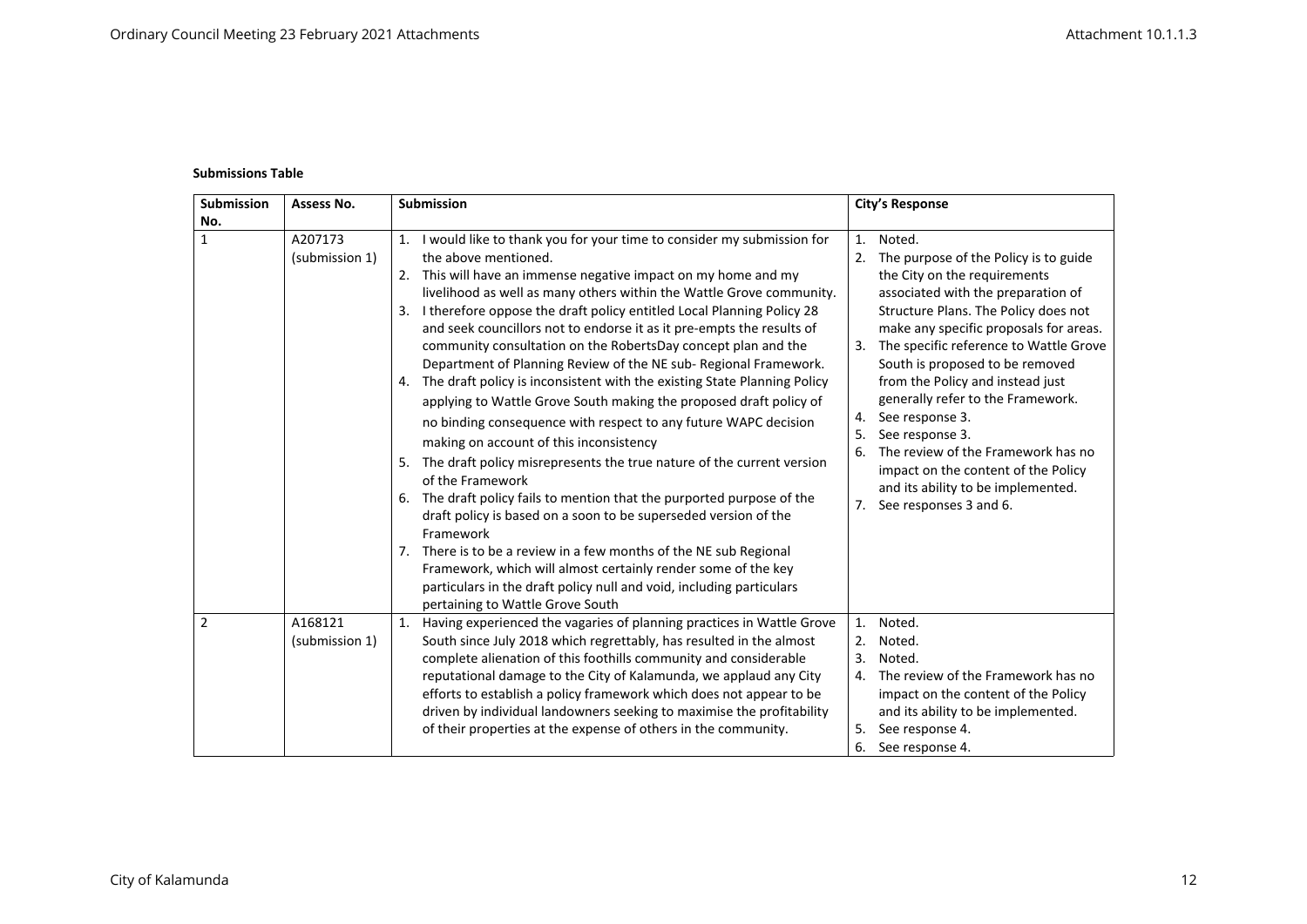|  | 2. Had this kind of policy Framework been in place earlier it may have  | 7. Noted. |
|--|-------------------------------------------------------------------------|-----------|
|  | prevented a situation where an individual landowner publicly            |           |
|  | informed those present at a Council Meeting in December 2018 of his     |           |
|  | success in getting the City to set aside ratepayer funds to proceed     |           |
|  | down the path of urbanising Wattle Grove South, long before it          |           |
|  | officially became a State Government flagged conditional direction.     |           |
|  | 3. However, whilst appreciating the clarity of the draft Local Planning |           |
|  | Policy, we nevertheless would suggest to Councillors that they do not   |           |
|  | adopt the Officer Recommendation at this point in time.                 |           |
|  | This is because point 15 in the Officers Report that<br>4.              |           |
|  | The primary objectives of LPP28 are to:                                 |           |
|  | Guide the City's implementation of the State Government's               |           |
|  | North East Sub-Regional Framework.                                      |           |
|  | The fact is that the Ne Sub-Regional Framework is to be reviewed        |           |
|  | in 2021 and given WA's falling population and slower than               |           |
|  | expected land consumption in the metropolitan area, there is no         |           |
|  | guarantee that the current North East Sub Regional Framework            |           |
|  | will not be significantly revised or even, that this nomenclature to    |           |
|  | describe the Framework will even exist in the future.                   |           |
|  | 5. As proof of our assertion that the Framework is to be reviewed, we   |           |
|  | would quote from a letter we received from Mr David Saunders,           |           |
|  | Assistant Director General of the Department of Planning on the 24      |           |
|  | April 2020.                                                             |           |
|  | $'$ However, the Perth and Peel@3.5 million suite of documents,         |           |
|  | which the Planning                                                      |           |
|  | Framework sits within, does make provision for their review after       |           |
|  | the initial three                                                       |           |
|  | years. That review is due to commence in 2021. The scope and            |           |
|  | terms of the review                                                     |           |
|  | are yet to be determined, but this may provide an opportunity to        |           |
|  | consider any                                                            |           |
|  | significant new information, including more detailed knowledge of       |           |
|  | environmental                                                           |           |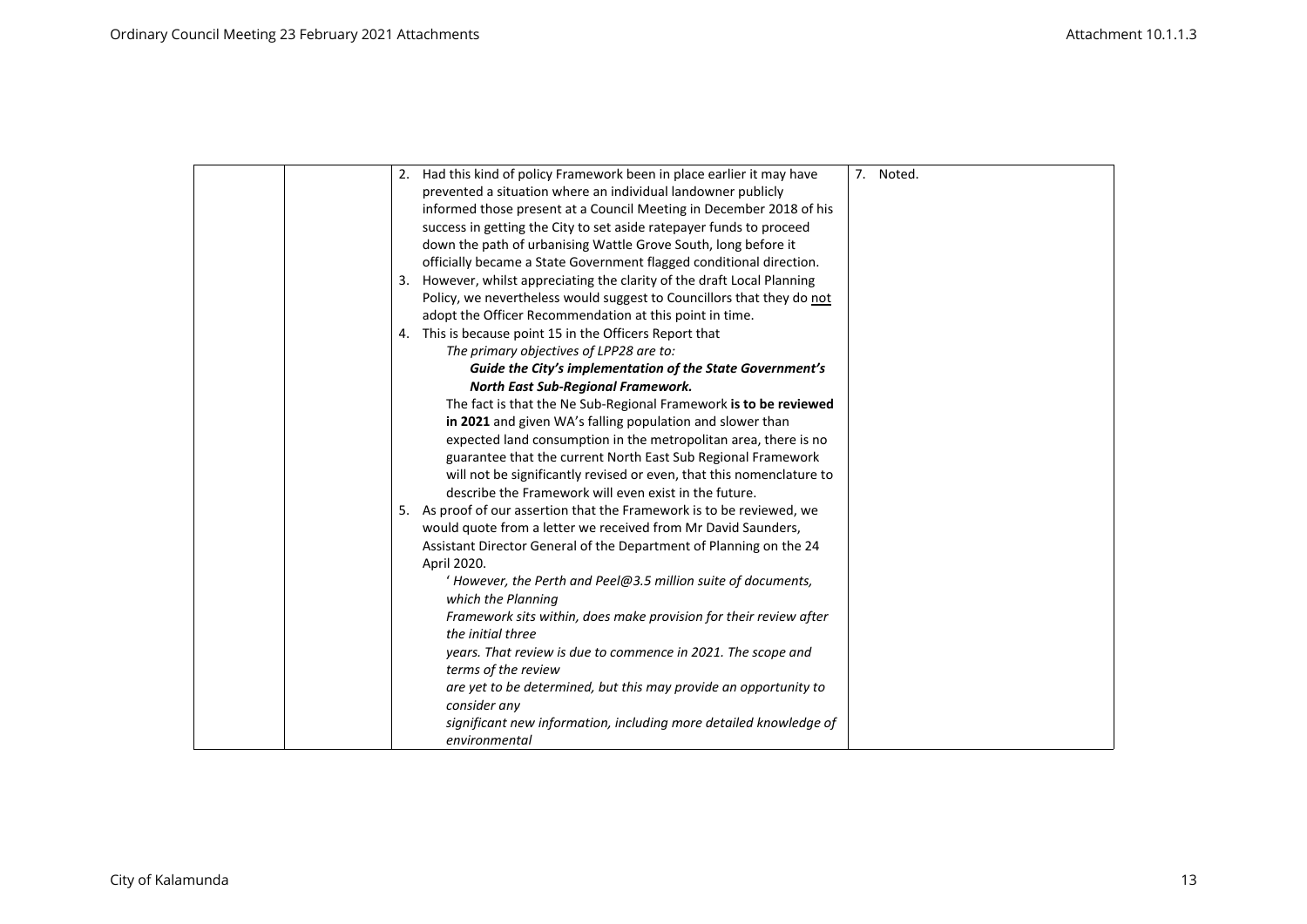|                                | values or changing urban land consumption rates, which may<br>impact on the<br>suitability of an area for development or vice versa. Further details<br>of the review are expected to be announced in 2021'<br>Knowing therefore, that there is to be a review in a few months of the<br>6.<br>NE sub Regional Framework, which may render some of the key<br>particulars in the draft policy null and void, it makes complete sense to<br>postpone advertising of this policy until after review of the Framework<br>is completed.<br>We commend this course of action to Councillors<br>7.                                                                                                                                                                                                                                                                                                                                                                                                                                                                                                                                                                                                                       |                                                                                                                                                                                                                                                                                                                                                                                                                                                                                                                                                                                         |
|--------------------------------|--------------------------------------------------------------------------------------------------------------------------------------------------------------------------------------------------------------------------------------------------------------------------------------------------------------------------------------------------------------------------------------------------------------------------------------------------------------------------------------------------------------------------------------------------------------------------------------------------------------------------------------------------------------------------------------------------------------------------------------------------------------------------------------------------------------------------------------------------------------------------------------------------------------------------------------------------------------------------------------------------------------------------------------------------------------------------------------------------------------------------------------------------------------------------------------------------------------------|-----------------------------------------------------------------------------------------------------------------------------------------------------------------------------------------------------------------------------------------------------------------------------------------------------------------------------------------------------------------------------------------------------------------------------------------------------------------------------------------------------------------------------------------------------------------------------------------|
| 3<br>A207173<br>(submission 2) | 1. I would like to thank you for your time to consider my submission for<br>the above mentioned.<br>This will have an immense negative impact on my home and my<br>2.<br>livelihood as well as many others within the Wattle Grove community.<br>I therefore oppose the draft policy entitled Local Planning Policy 28<br>3.<br>and seek councillors not to endorse it as it pre-empts the results of<br>community consultation on the RobertsDay concept plan and the<br>Department of Planning Review of the NE sub-Regional Framework.<br>4. The draft policy is inconsistent with the existing State Planning Policy<br>applying to Wattle Grove South making the proposed draft policy of<br>no binding consequence with respect to any future WAPC decision<br>making on account of this inconsistency<br>5. The draft policy misrepresents the true nature of the current version<br>of the Framework<br>The draft policy fails to mention that the purported purpose of the<br>6.<br>draft policy is based on a soon to be superseded version of the<br>Framework<br>There is to be a review in a few months of the NE sub Regional<br>7.<br>Framework, which will almost certainly render some of the key | Noted.<br>1.<br>The purpose of the Policy is to guide<br>2.<br>the City on the requirements<br>associated with the preparation of<br>Structure Plans. The Policy does not<br>make any specific proposals for areas.<br>The specific reference to Wattle Grove<br>3.<br>South is proposed to be removed<br>from the Policy and instead just<br>generally refer to the Framework.<br>See response 3.<br>4.<br>See response 3.<br>5.<br>The review of the Framework has no<br>6.<br>impact on the content of the Policy<br>and its ability to be implemented.<br>7. See responses 3 and 6. |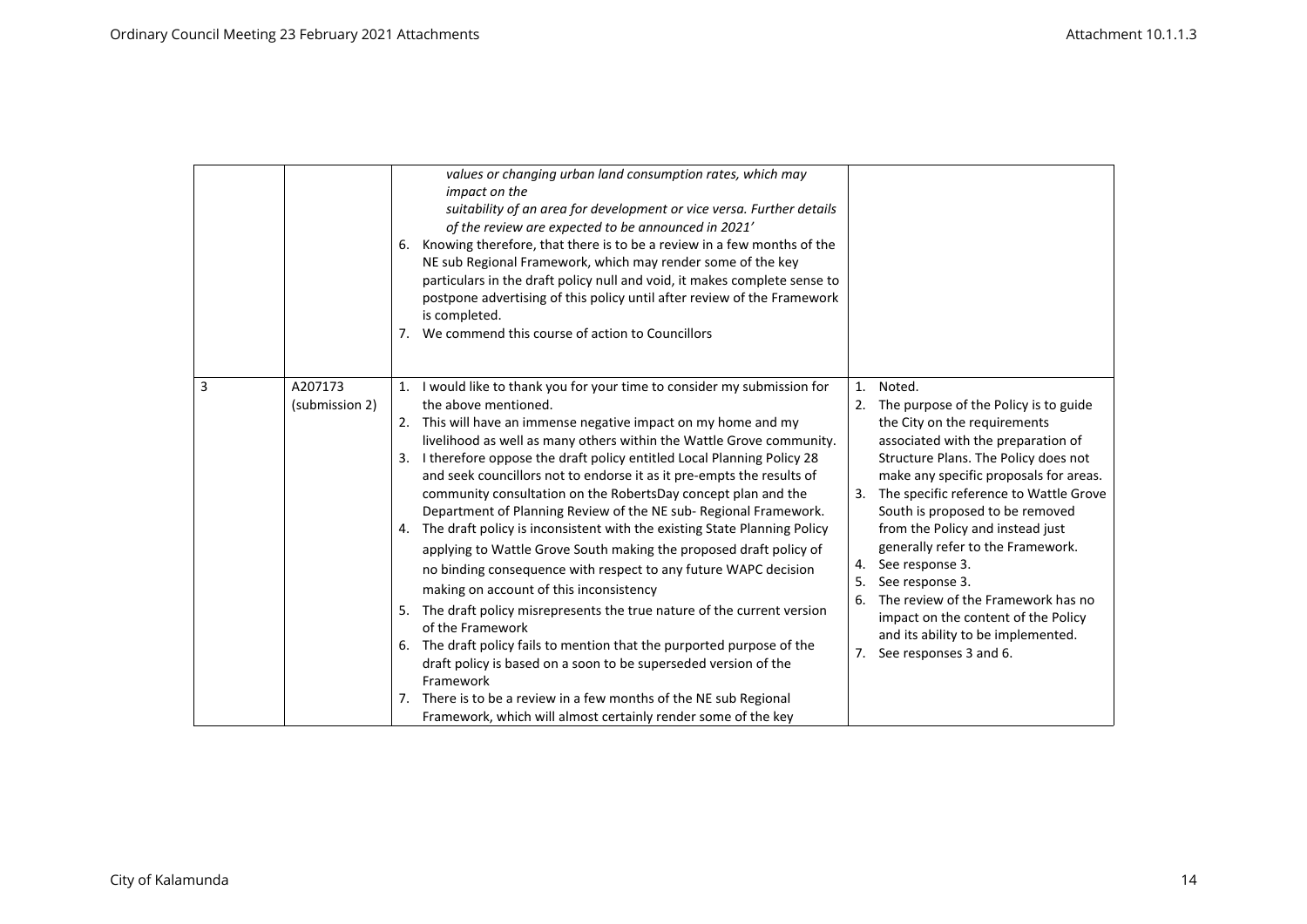|   |                | particulars in the draft policy null and void, including particulars                     |                |                                                                                   |
|---|----------------|------------------------------------------------------------------------------------------|----------------|-----------------------------------------------------------------------------------|
|   |                | pertaining to Wattle Grove South                                                         |                |                                                                                   |
| 4 | A115611        | "Library". Being computer organised, why can't your computer be<br>1.                    |                | 1. Unrelated.                                                                     |
|   |                | programmed for "what you (I) have read?"                                                 |                |                                                                                   |
| 5 | A168121        | 1. Introduction                                                                          | 1.             | Noted.                                                                            |
|   | (submission 2) | Local governments are responsible for planning their local communities by                |                | 2. This document is a guide.                                                      |
|   |                | ensuring appropriate planning controls exist for land use and development                | 3.             | The Policy can have effect where any                                              |
|   |                | permitted under the Metropolitan Region Scheme (MRS).                                    |                | structure plan is proposed which                                                  |
|   |                | They do this by preparing local planning schemes, strategies and policies.               |                | could occur at any time.                                                          |
|   |                |                                                                                          | 4.             | Noted.                                                                            |
|   |                | 2. WALGA has prepared a document entitled 'Local Planning Policy                         | 5.             | The Policy is not inconsistent with                                               |
|   |                | Guide' to assist local government authorities in preparing Local                         |                | State Policy.                                                                     |
|   |                | Planning policies. It is important to note that the advertised draft Local               | 6.             | The Policy applies to Structure Plans.                                            |
|   |                | Planning Policy 28 does not reflect the recommended approach of                          |                | Areas identified by the Framework are                                             |
|   |                | WALGA regarding the formulation of local planning policies.                              |                | anticipated to require the preparation                                            |
|   |                |                                                                                          |                | of structure plans to coordinate                                                  |
|   |                | Logically, any resultant local planning policies ought to be designed to<br>3.           |                | development. The Specific reference                                               |
|   |                | assist Councillors to exercise their discretionary decision-making                       |                | to Wattle Grove South is proposed to                                              |
|   |                | powers in relation to existing statutory land use realities and not,                     |                | be removed from the Policy. The                                                   |
|   |                | anticipated or desired future scenarios which are not evident at the                     |                | Framework will still be referenced.                                               |
|   |                | time the policy is proposed to have effect.                                              | 7 <sub>1</sub> | Noted.                                                                            |
|   |                | 4. Local Planning Policies ought to be consistent with State Planning<br><b>Policies</b> |                | 8. The Policy does not propose rezoning.<br>The purpose of the Policy is to guide |
|   |                | Whilst it is not prohibited, WALGA strongly advises that any local                       |                | the City on the requirements                                                      |
|   |                | planning policy, including the advertised draft Local Planning Policy 28,                |                | associated with the preparation of                                                |
|   |                | ought to be consistent with any relevant State Planning Policy applying                  |                | Structure Plans. The Policy does not                                              |
|   |                | to any geographical Scheme area/s identified as being within scope of                    |                | make any specific proposals for areas.                                            |
|   |                | the proposed policy                                                                      | 9.             | The Policy was referred to the DPLH                                               |
|   |                | If a Local Planning policy is inconsistent with the provisions of a State<br>5.          |                | for comment during advertisement.                                                 |
|   |                | Planning Policy -as is the case with draft Local Planning Policy 28- it                  |                | No comment was received.                                                          |
|   |                | must be referred to the Western Australian Planning Commission [the                      |                | 10. See response 9.                                                               |
|   |                | WAPC] for comment. Even if the WAPC permits the inconsistent Local                       |                | 11. Noted.                                                                        |
|   |                | Planning Policy to guide local decision-makers, it will not guide the                    |                | 12. See response 8.                                                               |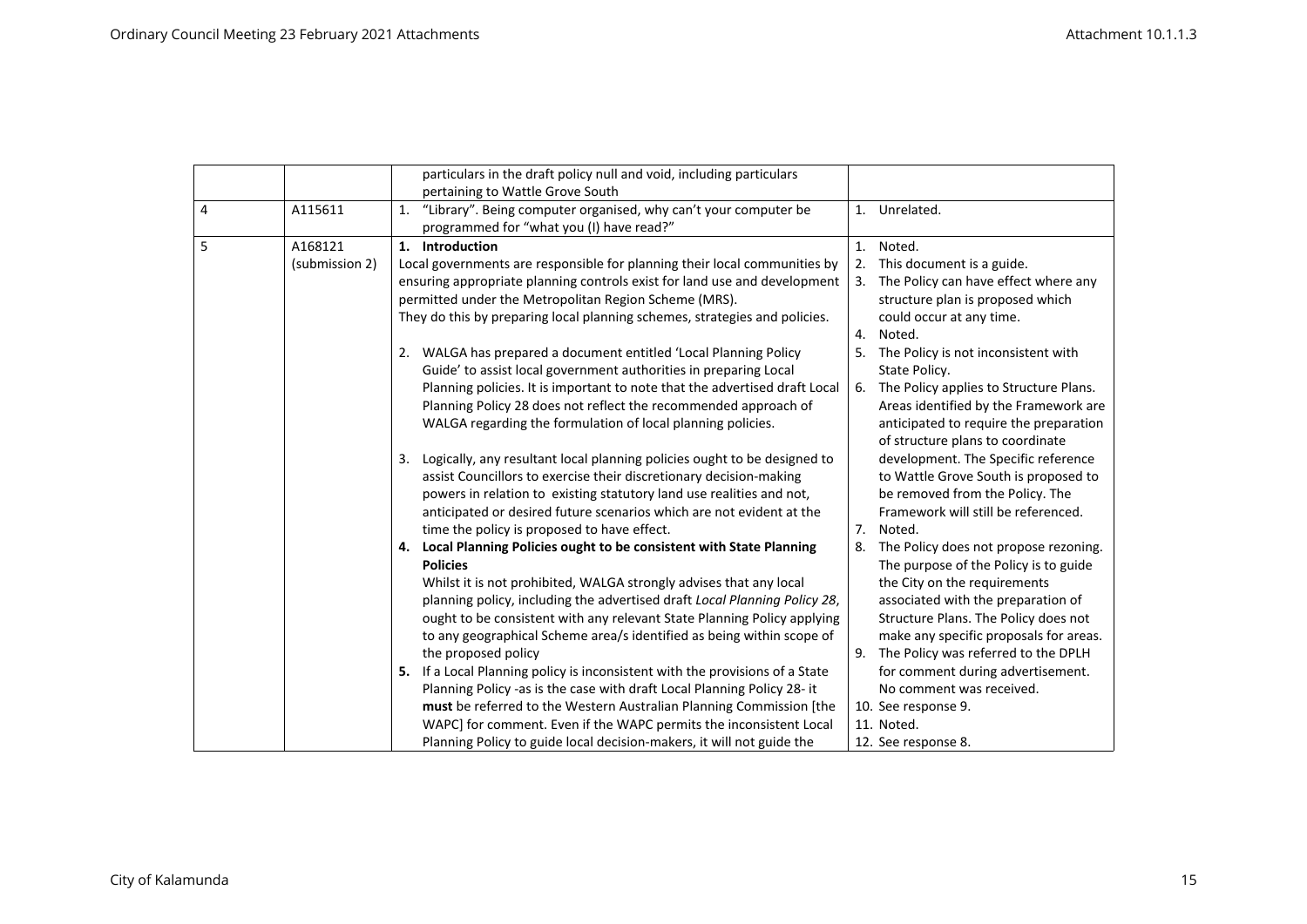|    | exercise of the Commission's discretion in the same manner. The           | 13. See response 8.                     |
|----|---------------------------------------------------------------------------|-----------------------------------------|
|    | provisions of a State Planning Policy will always have priority           | 14. See response 8.                     |
| 6. | The text of the draft policy states that the proposed policy is to apply  | 15. See response 8.                     |
|    | to Wattle Grove South and three other named localities.                   | 16. See response 8.                     |
|    | Our comments below focus on Wattle Grove South but may also apply         | 17. See response 8.                     |
|    | with respect to the other named geographical areas.                       | 18. The Policy will still be effective  |
|    | 7. State Planning Policy 2.5 Rural Planning                               | following a review of the Framework.    |
|    | Currently, State Planning Policy 2.5 Rural Planning applies to Wattle     | The purpose of the Policy is to guide   |
|    | Grove South as this geographical Scheme area is currently zoned           | the City on the requirements            |
|    | 'Rural' under the Metropolitan Region Scheme (MRS) and 'Special           | associated with the preparation of      |
|    | Rural' or 'Rural' under the City of Kalamunda Local Planning Scheme       | Structure Plans. The Policy does not    |
|    | No. 3 (LPS 3).                                                            | make any specific proposals for areas.  |
| 8. | This means that the current wording of draft Local Planning Policy 28 -   | 19. See response 18.                    |
|    | which mischaracterises the approved zoning of Wattle Grove South          | 20. See response 18.                    |
|    | from its actual 'rural' zoning to a possible but as yet, unapproved       | 21. See response 6.                     |
|    | 'urban' zoning - is significantly inconsistent with State Planning Policy | 22. Noted.                              |
|    | 2.5 Rural Planning.                                                       | 23. Noted.                              |
|    | 9. As stated above, due to this inconsistency the proposed draft Local    | 24. See response 6.                     |
|    | Planning policy must be referred to the WAPC for comment. Even if         | 25. Council has made a determination on |
|    | the WAPC subsequently permits the draft Local Planning Policy to          | the Crystal Brook Concept Plan.         |
|    | stand it will have no influence on future WAPC decision-making while      | Regardless the outcome of the Crystal   |
|    | State Planning Policy 2.5 Rural Planning has application to the area.     | Brook Concept Plan has no bearing on    |
|    | 10. We contend that on this ground alone, Councillors ought to refuse to  | the purpose of the Policy. See          |
|    | endorse the proposed draft policy.                                        | response 6.                             |
|    | 11. The 'purpose' of the draft Local Planning Policy 28                   | 26. See response 25.                    |
|    | The text of the draft policy (point 15) defines the primary objective of  | 27. See response above.                 |
|    | the draft policy as being to                                              | 28. See responses above.                |
|    | 'a) Guide the City's implementation of the State Government's North       |                                         |
|    | <b>East Sub-Regional Framework</b>                                        |                                         |
|    | 12. However, the text of the draft policy actually misrepresents the      |                                         |
|    | fundamental fluidity of the Framework and endeavours to convey to         |                                         |
|    | the reader that the current Framework dictates that Wattle Grove          |                                         |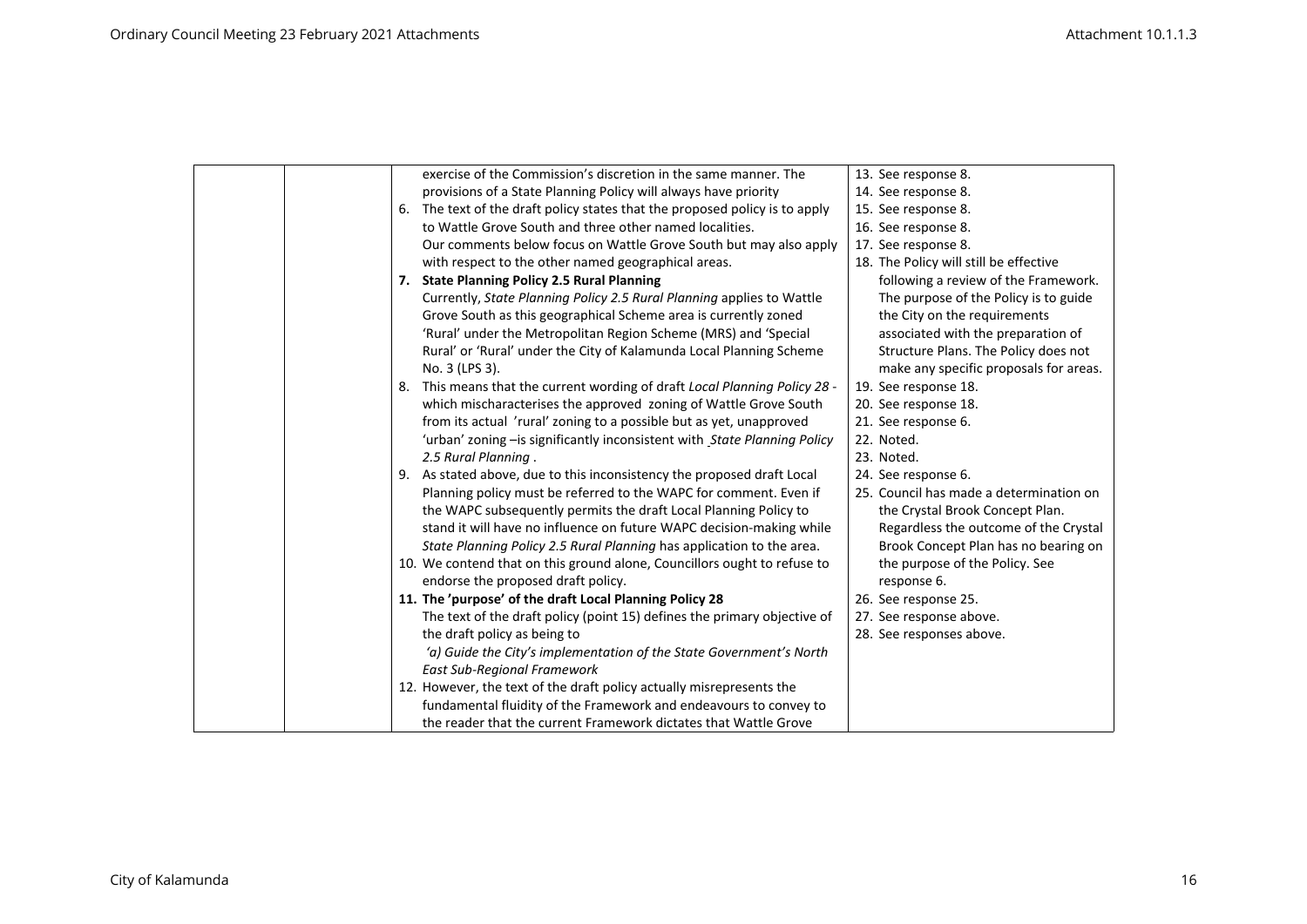| South is to be unquestionably rezoned as Urban by the Department of         |  |
|-----------------------------------------------------------------------------|--|
| Planning at a date yet to be determined.                                    |  |
| 13. Regrettably, the draft policy fails to acknowledge anywhere in its text |  |
| that the Department of Planning, through the NE sub-Regional                |  |
| Framework, has only conditionally identified part of Wattle Grove           |  |
| South for future urban use.                                                 |  |
| 14. According to the accompanying text of the NE sub-Regional               |  |
| Framework, the proposed urban rezoning of much of Wattle Grove              |  |
| South (a zoning which, incidentally, was requested by the then Shire of     |  |
| Kalamunda without reference to the Wattle Grove South community)            |  |
| may, in fact, not eventuate after taking into account other relevant        |  |
| factors, including but not limited to, the existence or otherwise of        |  |
| environmental attributes, assessment of bushfire risk, and the cost of      |  |
| infrastructure requirements.                                                |  |
| 15. The text of the Framework cautions that further detailed planning is    |  |
| required for areas zoned Urban Expansion and Urban Investigation            |  |
| prior to consideration for any rezoning under the MRS. In particular, it    |  |
| states that planning must establish whether the identified area             |  |
| contains significant environmental attributes.                              |  |
| Where significant environmental attributes are identified, as is the        |  |
| case in Wattle Grove South, the text of the Framework states that           |  |
| further planning for these sites will need to prioritise avoidance or       |  |
| protection, or both, of the environmental values.                           |  |
| 16. Importantly, the Framework also states (page 20) that the               |  |
| classification of existing special rural zoned areas as Urban should not    |  |
| however be construed as support for the further development of              |  |
| these areas at a higher density.                                            |  |
| 17. Similarly, the text of the Framework states that the classification of  |  |
| Urban Investigation areas is not to be construed as a commitment by         |  |
| the WAPC to support any rezoning, as this will depend upon the              |  |
| outcome of further planning investigations                                  |  |
| 18. The NE sub-Regional Framework to be Reviewed in 2021                    |  |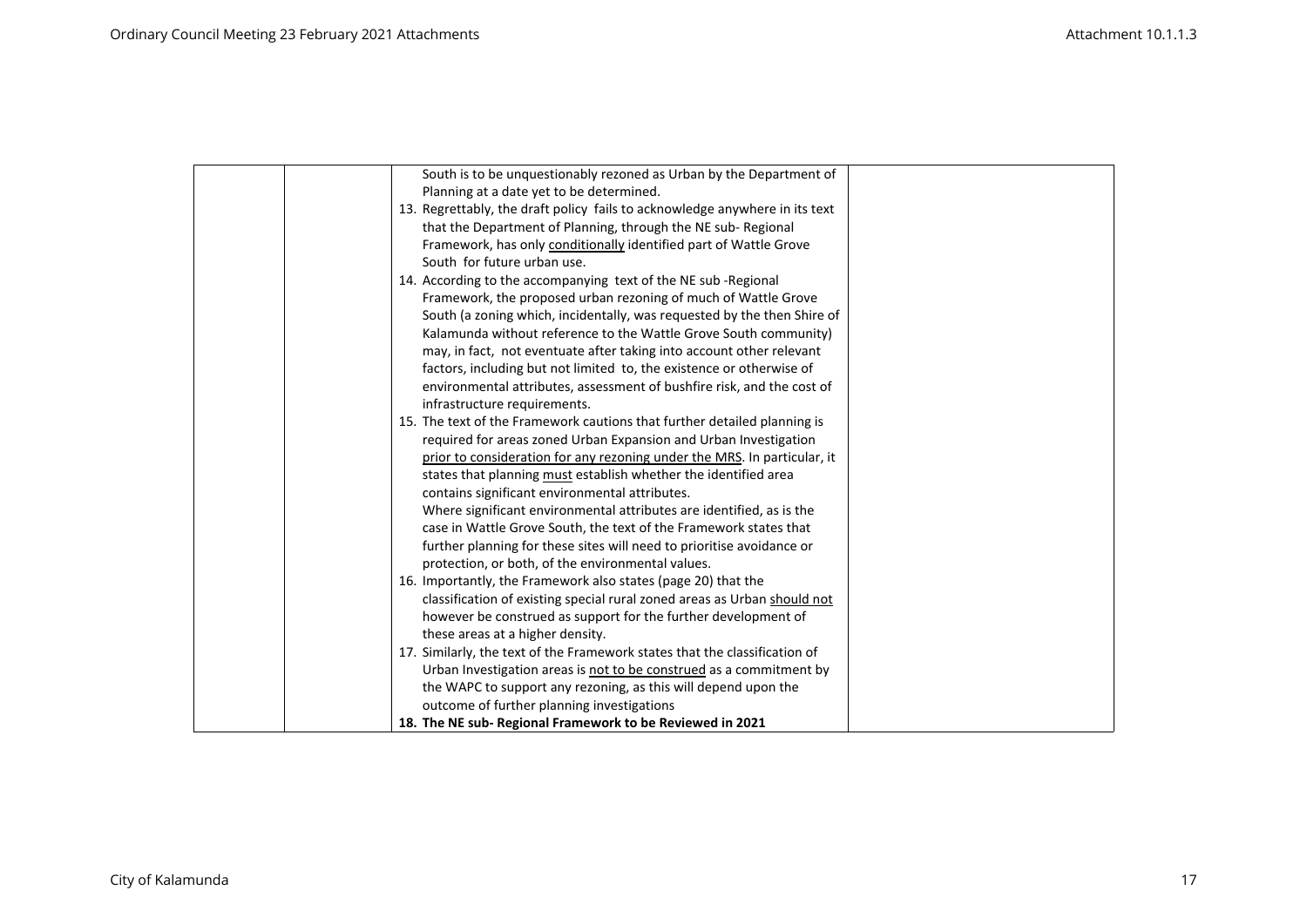| Apart from the authors of draft LLP 28 policy failing to reflect the true     |
|-------------------------------------------------------------------------------|
| nature of the NE sub Regional Framework by making unjustified                 |
| assumptions about the purported inevitability of the Framework -              |
| which have then been interwoven into the text of the draft policy-the         |
| authors have surprisingly, omitted to inform Councillors and the              |
| community that the NE sub- Regional Framework is to be reviewed by            |
| the Department of Planning in 2021.                                           |
| This is a significant and worrying omission given both the accepted           |
| need for open and transparent decision making at local government             |
| level and, the purported primary purpose of the draft policy being to '       |
| guide the City's implementation of the State Government's North East          |
| Sub-Regional Framework'.                                                      |
| 19. Given WA's falling population, the impact of the pandemic and slower      |
| than expected land consumption in the metropolitan area, there is no          |
| guarantee that the current North East sub- Regional Framework will            |
| not be significantly revised or even, that this nomenclature to describe      |
| the Framework will even exist in the future.                                  |
| It is simply illogical for Councillors to endorse a local planning policy     |
| based on a version of the Framework which is due to be reviewed in            |
| just a few months time.                                                       |
| 20. It would be far more appropriate for Councillors to decline to endorse    |
| this draft policy knowing that it is entirely based on a soon to be           |
| obsolete version of the Framework.                                            |
| 21. Draft Local Planning Policy 28 is Pre-emptive                             |
| This draft Local Planning Policy is not only pre-emptive of statutory         |
| planning processes as explained above, it also pre-empts Councillor           |
| consideration of the outcome of community consultation with respect           |
| to the RobertsDay concept planning process.                                   |
| 22. In the past 2 years the City has expended close to \$150,000 in trying to |
| convince the Wattle Grove South community that the Department of              |
| Planning is determined to urbanise this foothills area. To further that       |
| end the City has thus far expended over \$110,000 in obtaining the            |
| services of a private consultancy to present the community with a             |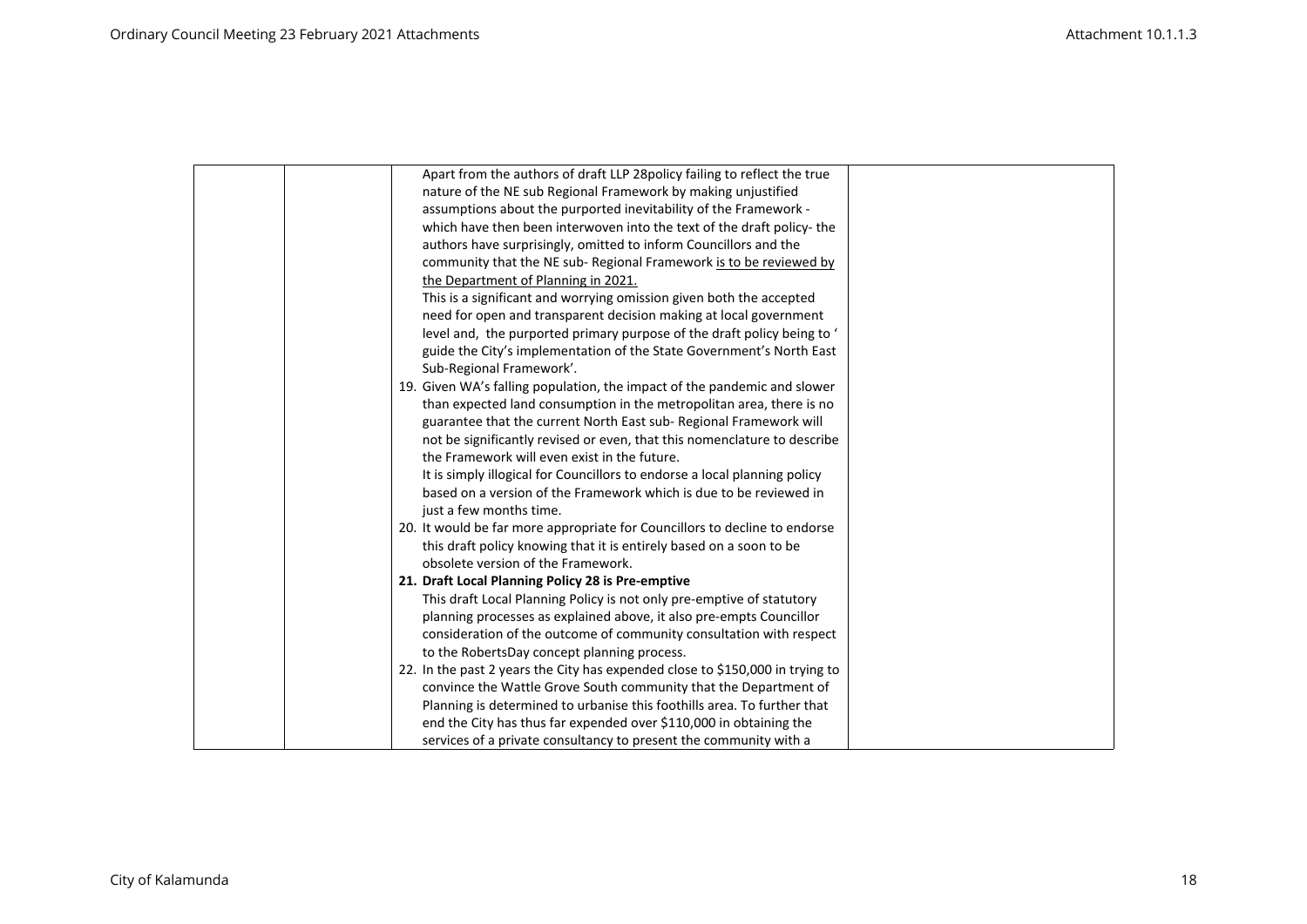| concept plan based on an urban rezoning platform for its                                                                               |  |
|----------------------------------------------------------------------------------------------------------------------------------------|--|
| consideration.                                                                                                                         |  |
| 23. City is currently in the process of analysing the considerable amount of                                                           |  |
| community feedback it has received in relation to this concept plan. A                                                                 |  |
| successful Freedom of Information made by a resident aligned with                                                                      |  |
| EcoVision to obtain copies of submissions forwarded by the                                                                             |  |
| community in relation to the RobertsDay concept plan is currently in                                                                   |  |
| the process of being analysed.                                                                                                         |  |
| 24. This analysis is likely to show that over 95% of respondents have                                                                  |  |
| rejected the RobertsDay concept plan which, as stated above, is based                                                                  |  |
| on urban rezoning of the area. Preliminary figures also show that                                                                      |  |
| around 75% of respondents want to retain its current rural zoning                                                                      |  |
| under the MRS                                                                                                                          |  |
| 25. It would be very poor form indeed, for Councillors to endorse this                                                                 |  |
| draft Local Planning Policy without first waiting to learn the outcome                                                                 |  |
| of community consultation about land use in this area as generated by                                                                  |  |
| the publication of the RobertsDay concept plan.                                                                                        |  |
| 26. To proceed otherwise, would be to regard the views of the affected                                                                 |  |
| community as being inconsequential to Councillor decision-making                                                                       |  |
| and therefore, contrary to the Local Government Act 1995.                                                                              |  |
| 27. Summary                                                                                                                            |  |
| In our view Councillors, ought to need no encouragement to decline to                                                                  |  |
| give approval to proposed draft Local Planning Policy 28.                                                                              |  |
| The draft policy:                                                                                                                      |  |
| Is inconsistent with the existing State Planning Policy applying to<br>a)<br>Wattle Grove South making the proposed draft policy of no |  |
| binding consequence with respect to any future WAPC decision                                                                           |  |
| making on account of this inconsistency                                                                                                |  |
| misrepresents the true nature of the current version of the<br>b)                                                                      |  |
| Framework; and                                                                                                                         |  |
| fails to mention that the purported purpose of the draft policy is<br>c)                                                               |  |
| based on a soon to be superceded version of the Framework                                                                              |  |
|                                                                                                                                        |  |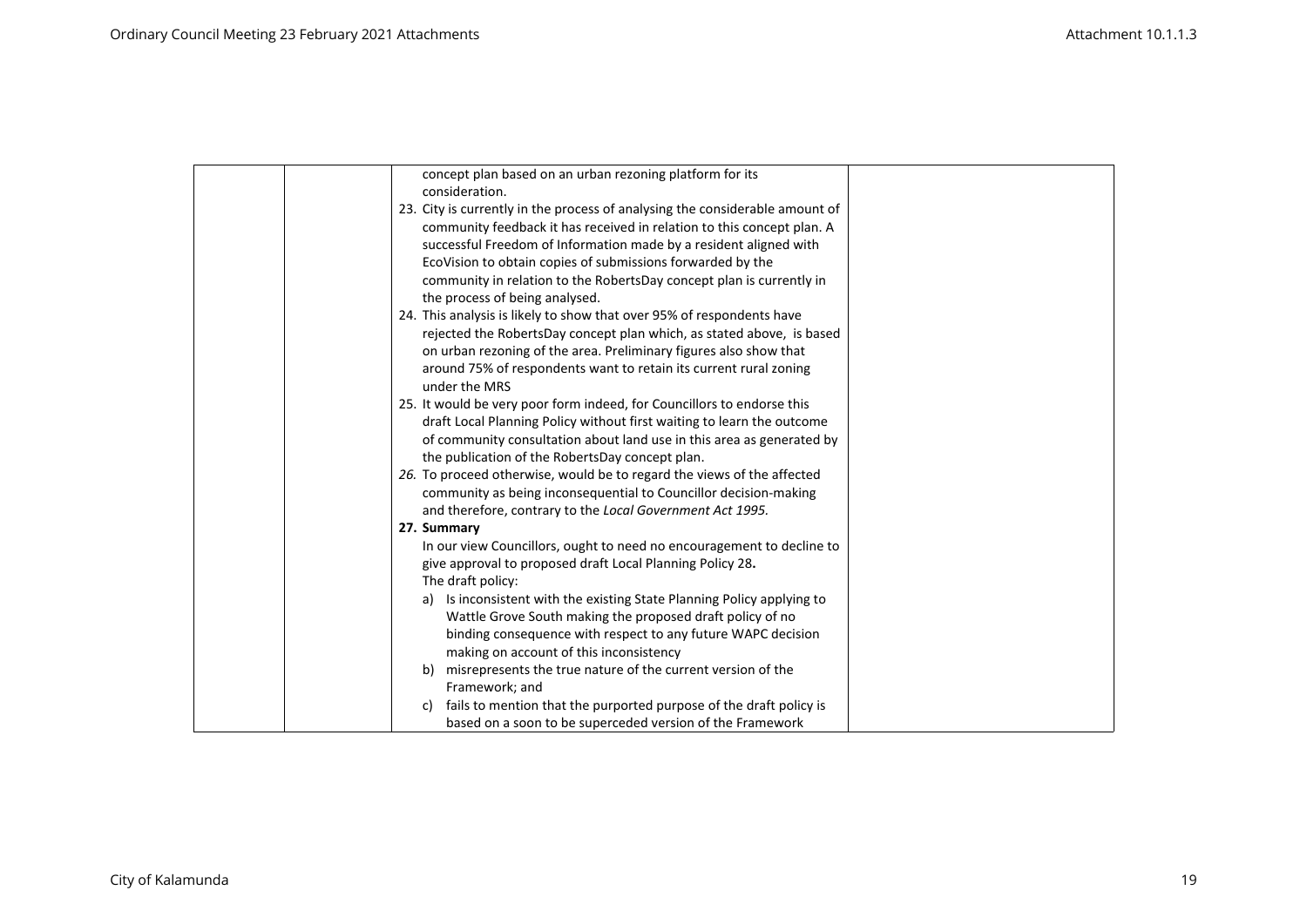|   |         | 28. Knowing that there is to be a review in a few months of the NE sub<br>Regional Framework, which will almost certainly render some of the<br>key particulars in the draft policy null and void, including particulars<br>pertaining to Wattle Grove South, we would therefore urge<br>Councillors not to endorse draft Local Planning Policy 28                                                                                                                                                                                                                                                                                                                                                                                                                                                                                                                                                                                                                                                                                                                                                                                                                                                                                                  |                                                                                                                                                                                                                                                                                                                                                               |
|---|---------|-----------------------------------------------------------------------------------------------------------------------------------------------------------------------------------------------------------------------------------------------------------------------------------------------------------------------------------------------------------------------------------------------------------------------------------------------------------------------------------------------------------------------------------------------------------------------------------------------------------------------------------------------------------------------------------------------------------------------------------------------------------------------------------------------------------------------------------------------------------------------------------------------------------------------------------------------------------------------------------------------------------------------------------------------------------------------------------------------------------------------------------------------------------------------------------------------------------------------------------------------------|---------------------------------------------------------------------------------------------------------------------------------------------------------------------------------------------------------------------------------------------------------------------------------------------------------------------------------------------------------------|
| 6 | A179904 | 1. Our block has the "Crumpet Creek" running along it's back boundary,<br>and the native wildlife varieties we have on our block is enormous.<br>2. The back half of our block has been left as natural bush which<br>attracts many animals some we don't even see, only where they have<br>been.<br>Our native garden beds around the house also see hundreds of bird<br>3.<br>life come in each day to feed, there is a large family of Quenda's that<br>live on our property and yes dig holes in our lawn but that is a small<br>price to pay to have these little animals walking around without fear.<br>There was even a family of Mountain Ducks with babies making their<br>way to the creek through our property.<br>4. We need to save this environment, I have heard the developer will<br>keep as many trucks as possible but where are all these animals going<br>to go?<br>We do understand the need for change and the requirement for more<br>5.<br>housing within the shire, but hope you could re-visit the area for<br>rezoning and leave the properties that bound the below roads as<br>"Special Rural" to save a small part of this wonderful area for our<br>native animals / birds / marsupial plus all the native plants. | Noted.<br>1.<br>Noted.<br>2.<br>3.<br>Noted.<br>The purpose of the Policy is not to<br>4.<br>make a planning proposal. The<br>purpose of the Policy is to guide the<br>City on the requirements associated<br>with the preparation of Structure<br>Plans. The Policy does not make any<br>specific proposals for areas.<br>5. See response 4.<br>6.<br>Noted. |
|   |         | - Sultant Road East<br>- Brewer Road<br>- and either Bruce Road or Ravenswood Road.<br>6. I am not sure if the above was the type of comment you required as I<br>didn't fully understand your letter - but if time permits if a meeting<br>between the shire and lawn owners                                                                                                                                                                                                                                                                                                                                                                                                                                                                                                                                                                                                                                                                                                                                                                                                                                                                                                                                                                       |                                                                                                                                                                                                                                                                                                                                                               |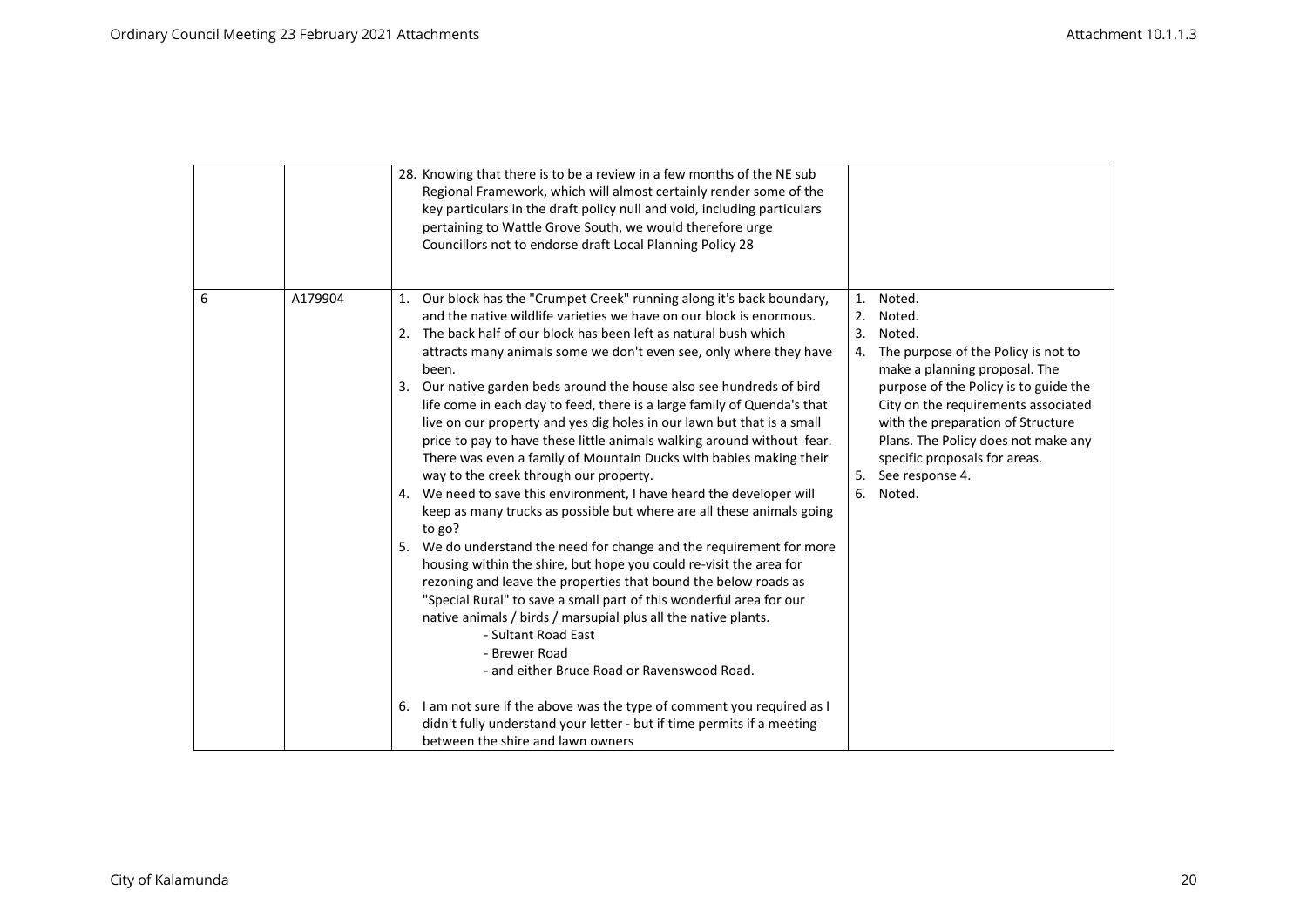| $\overline{7}$ | A8141                                  | 1. We, Catherine and Ian Small of 19 Fontano Rd, Wattle Grove, oppose<br>the draft policy entitled Local Planning Policy 28 as it pre-empts the<br>results of community consultation on the RobertsDay concept plan<br>and the Department of Planning Review of the NE sub-Regional<br>Framework                                                                                                                                                                                                                                                                                  | 1. The purpose of the Policy is not to<br>make a planning proposal. The<br>purpose of the Policy is to guide the<br>City on the requirements associated<br>with the preparation of Structure<br>Plans. The Policy does not make any<br>specific proposals for areas.                                |
|----------------|----------------------------------------|-----------------------------------------------------------------------------------------------------------------------------------------------------------------------------------------------------------------------------------------------------------------------------------------------------------------------------------------------------------------------------------------------------------------------------------------------------------------------------------------------------------------------------------------------------------------------------------|-----------------------------------------------------------------------------------------------------------------------------------------------------------------------------------------------------------------------------------------------------------------------------------------------------|
| 8              | Valcan Road,<br>Orange Grove           | We oppose the draft policy entitled Local Planning Policy 28<br>It pre-empts the results of community consultation on the RobertsDay<br>concept plan and the Department of Planning Review of the NE sub-<br><b>Regional Framework</b>                                                                                                                                                                                                                                                                                                                                            | Noted.<br>$\mathbf{1}$ .<br>The purpose of the Policy is not to<br>2.<br>make a planning proposal. The<br>purpose of the Policy is to guide the<br>City on the requirements associated<br>with the preparation of Structure<br>Plans. The Policy does not make any<br>specific proposals for areas. |
| 9              | A82866<br>(Submission 1)               | I A82866 oppose the draft policy entitled Local Planning Policy 28 as it<br>1.<br>pre-empts the results of community consultation on the RobertsDay<br>concept plan and the Department of Planning Review of the NE sub-<br><b>Regional Framework</b>                                                                                                                                                                                                                                                                                                                             | The purpose of the Policy is not to<br>1.<br>make a planning proposal. The<br>purpose of the Policy is to guide the<br>City on the requirements associated<br>with the preparation of Structure<br>Plans. The Policy does not make any<br>specific proposals for areas.                             |
| 10             | A82866<br>(Submission 2)               | I A82866 oppose the draft policy entitled Local Planning Policy 28 as it<br>1.<br>pre-empts the results of community consultation on the RobertsDay<br>concept plan and the Department of Planning Review of the North-<br>East Sub-regional Planning Framework<br>2. To quote from the North-East Sub-regional Planning Framework "The<br>classification of Urban Investigation areas is not to be construed as a<br>commitment by the WAPC to support any rezoning as this will depend<br>upon the outcome of further planning investigations." (Page 20 2nd<br>last paragraph) | The purpose of the Policy is not to<br>1.<br>make a planning proposal. The<br>purpose of the Policy is to guide the<br>City on the requirements associated<br>with the preparation of Structure<br>Plans. The Policy does not make any<br>specific proposals for areas.<br>2. See response 1.       |
| 11             | <b>Address Details</b><br>Not Provided | We oppose the draft policy entitled Local Planning Policy 28 as it pre-<br>1.<br>empts the results of community consultation on the RobertsDay                                                                                                                                                                                                                                                                                                                                                                                                                                    | The purpose of the Policy is not to<br>1.<br>make a planning proposal. The                                                                                                                                                                                                                          |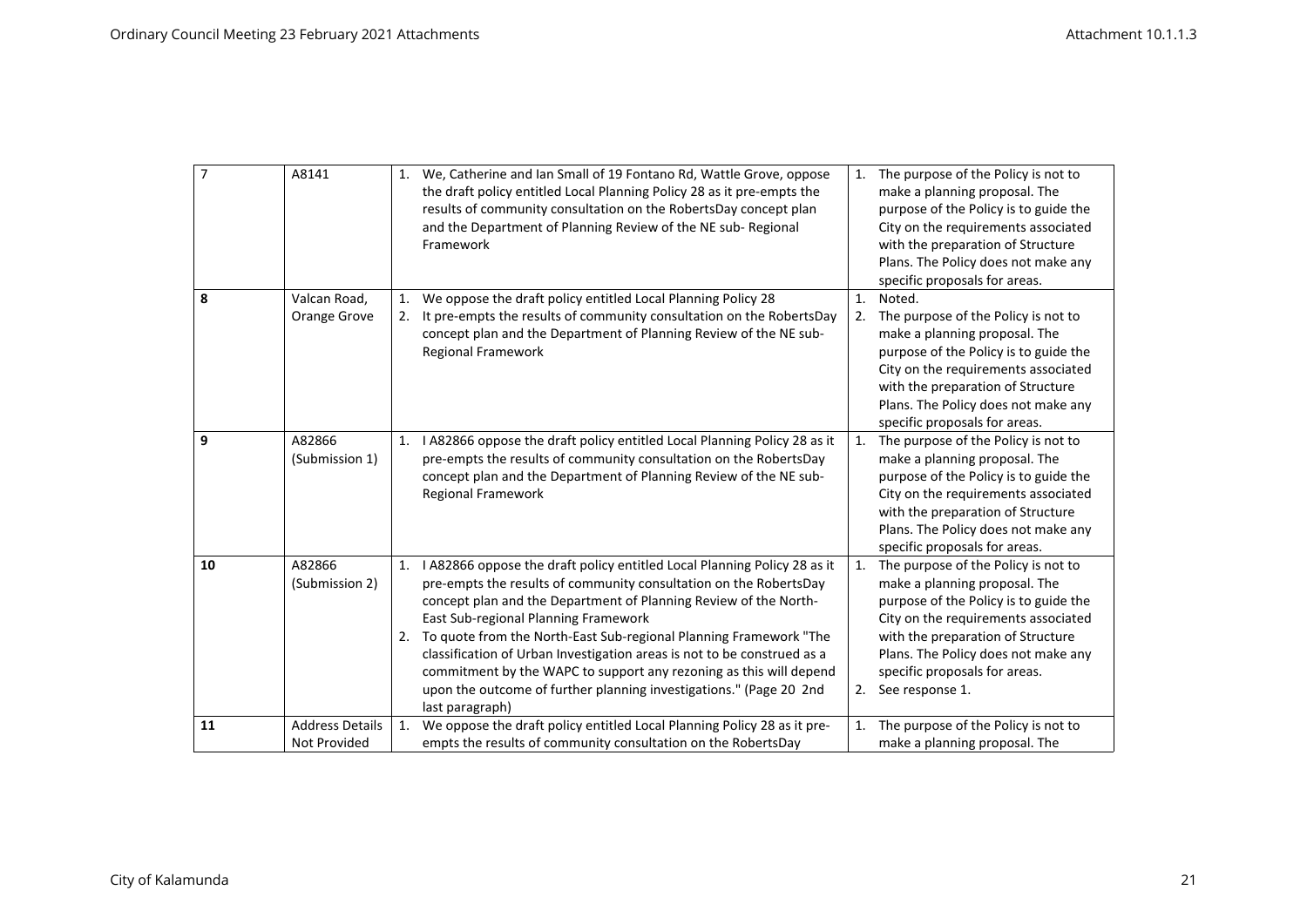|    |         | concept plan and the Department of Planning Review of the NE bsub-<br>Regional Framework                                                                                                                                                                                                                                                                                                                                                                                                                                                                                                                                                                                                                                                                                                                                                                                                                                 | purpose of the Policy is to guide the<br>City on the requirements associated<br>with the preparation of Structure<br>Plans. The Policy does not make any<br>specific proposals for areas.                                                                                                                                                                                                                                                                                                                           |
|----|---------|--------------------------------------------------------------------------------------------------------------------------------------------------------------------------------------------------------------------------------------------------------------------------------------------------------------------------------------------------------------------------------------------------------------------------------------------------------------------------------------------------------------------------------------------------------------------------------------------------------------------------------------------------------------------------------------------------------------------------------------------------------------------------------------------------------------------------------------------------------------------------------------------------------------------------|---------------------------------------------------------------------------------------------------------------------------------------------------------------------------------------------------------------------------------------------------------------------------------------------------------------------------------------------------------------------------------------------------------------------------------------------------------------------------------------------------------------------|
| 12 | A28230  | We oppose Local Planning Policy 28 because it pre-empts the results<br>1.<br>of community consultation on the RobertsDay Concept Plan and the<br>Department of Planning Review of the NE sub-Regional Framework                                                                                                                                                                                                                                                                                                                                                                                                                                                                                                                                                                                                                                                                                                          | The purpose of the Policy is not to<br>1.<br>make a planning proposal. The<br>purpose of the Policy is to guide the<br>City on the requirements associated<br>with the preparation of Structure<br>Plans. The Policy does not make any<br>specific proposals for areas.                                                                                                                                                                                                                                             |
| 13 | A50154  | We wish to advise you that we the undersigned oppose the draft<br>1.<br>policy entitled Local Planning Policy 28 as it pre-empts the results of<br>community consultation on the RobertsDay concept plan and the<br>Department of Planning Review of the NE sub- Regional Framework                                                                                                                                                                                                                                                                                                                                                                                                                                                                                                                                                                                                                                      | The purpose of the Policy is not to<br>1.<br>make a planning proposal. The<br>purpose of the Policy is to guide the<br>City on the requirements associated<br>with the preparation of Structure<br>Plans. The Policy does not make any<br>specific proposals for areas.                                                                                                                                                                                                                                             |
| 14 | A127383 | There are numerous highly significant reasons why timing of this<br>1.<br>request for public input apparently authorised by Council, on a new<br>local Planning Policy seems completely illogical and inappropriate.-<br>Based on the 3 stated Objectives on page 3 of the 8 page Draft Policy,<br>the following, for instance, have either escaped the attention of City of<br>Kalamunda Planning Management or been deliberately disregarded.-<br>The Minister for Planning subsequent to a 2 year overall in depth<br>a)<br>Review of the WA Planning System, followed that by posting<br>outcomes from a subsequent Green Paper advertised for public<br>comment. - The Minister then with WAPC / DPLH has engaged with<br>Parliament in making substantial changes to Development<br>Planning Legislation, with many inevitably detailed outcomes;<br>(including imminent changes to high-level development context | The purpose of the Policy is not to<br>1.<br>make a planning proposal. The<br>purpose of the Policy is to guide the<br>City on the requirements associated<br>with the preparation of Structure<br>Plans. The Policy does not make any<br>specific proposals for areas. The Policy<br>remains relevant with the review of<br>the planning system, policies and<br>Framework.<br>2.<br>Noted.<br>3.<br>The purpose of the Policy is not to<br>make a planning proposal. The<br>purpose of the Policy is to guide the |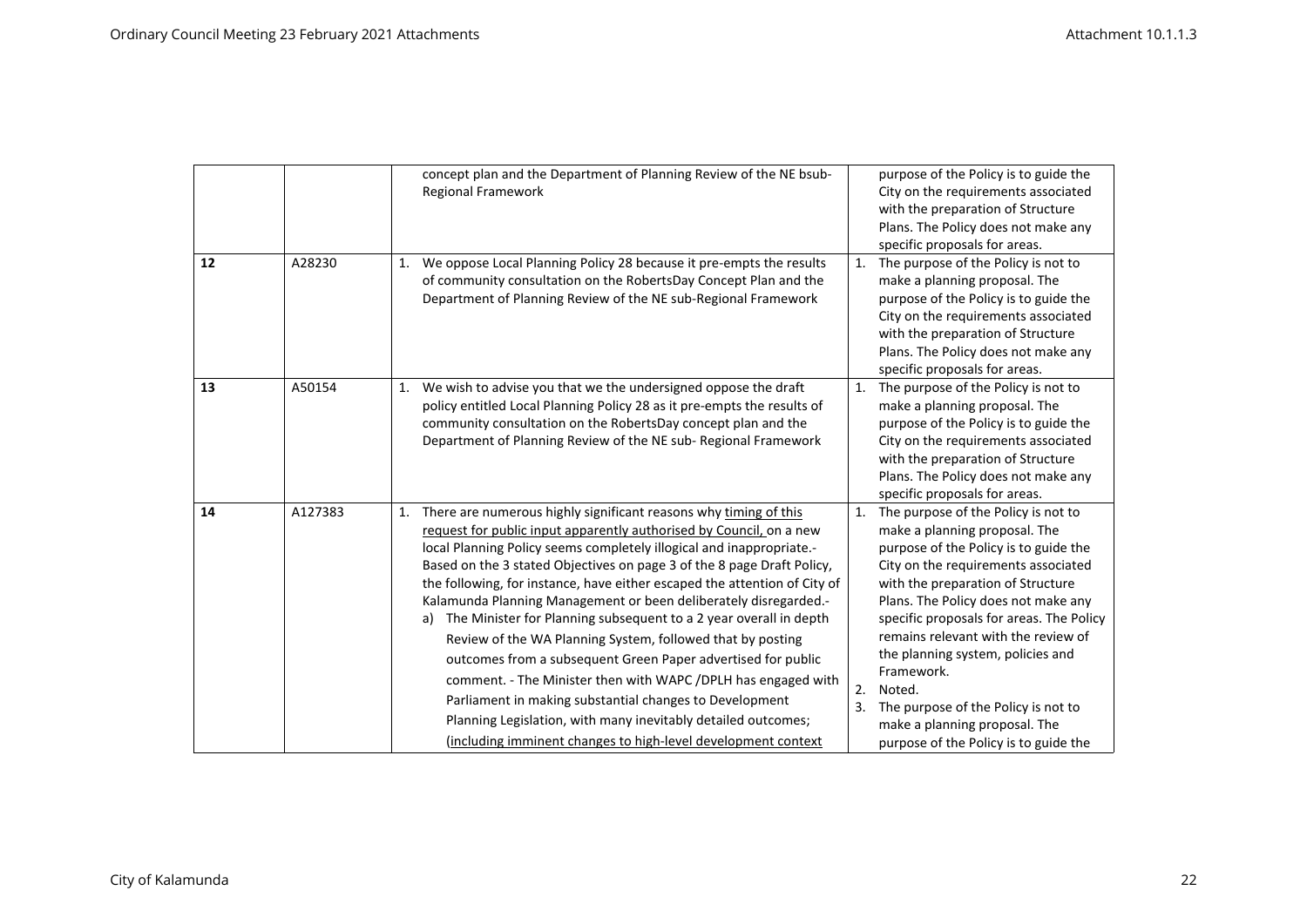|  |    | frameworks including the North East sub-regional Planning         |          | City on the requirements associated |
|--|----|-------------------------------------------------------------------|----------|-------------------------------------|
|  |    | Framework of early 2018 that preceded that overall Planning       |          | with the preparation of Structure   |
|  |    | System Review.                                                    |          | Plans. The Policy does not make any |
|  |    |                                                                   |          | specific proposals for areas.       |
|  | b) | Notwithstanding such changes in community and administrative      | 4.       | Noted.                              |
|  |    | context CoK Management must surely be aware of other              | 5.<br>6. | See response 3.<br>See response 3.  |
|  |    | announcements relevant to Local Authority Planning including.-    | 7.       | See response 3.                     |
|  |    | i). Design WA producing completely new Activity Centre            | 8.       | See responses above.                |
|  |    | guidelines;                                                       |          |                                     |
|  |    | ii). Proposed Amendments to the Planning & Development (Local     |          |                                     |
|  |    | Planning Schemes) Regulations 2015 that involves 30 changes to    |          |                                     |
|  |    | local planning regulations exempting small residential and non-   |          |                                     |
|  |    | residential projects from requiring local authority development   |          |                                     |
|  |    | approval and complementing a revised residential design codes     |          |                                     |
|  |    | policy.                                                           |          |                                     |
|  |    | iii) A new Medium Density Design Code.                            |          |                                     |
|  | C) | Additionally and highly relevant to local Planning policies - the |          |                                     |
|  |    | recent unpredictable effects of the COVID-19 virus and measures   |          |                                     |
|  |    | being taken everywhere to counter circulation of the virus.       |          |                                     |
|  |    | All are combining together to result in substantial financial     |          |                                     |
|  |    | damage to local business enterprises, loss of employment and      |          |                                     |
|  |    | extensive social disruption that seems most likely to have        |          |                                     |
|  |    | continuing long term effects; including to future education and   |          |                                     |
|  |    | work skilling priorities.                                         |          |                                     |
|  |    | All of those occurring together will comprehensively alter        |          |                                     |
|  |    | individual, family employment and locational preferences,         |          |                                     |
|  |    | comprising a new local community context that CoK Planning        |          |                                     |
|  |    | Management has not yet begun to analyse, but will obviously be    |          |                                     |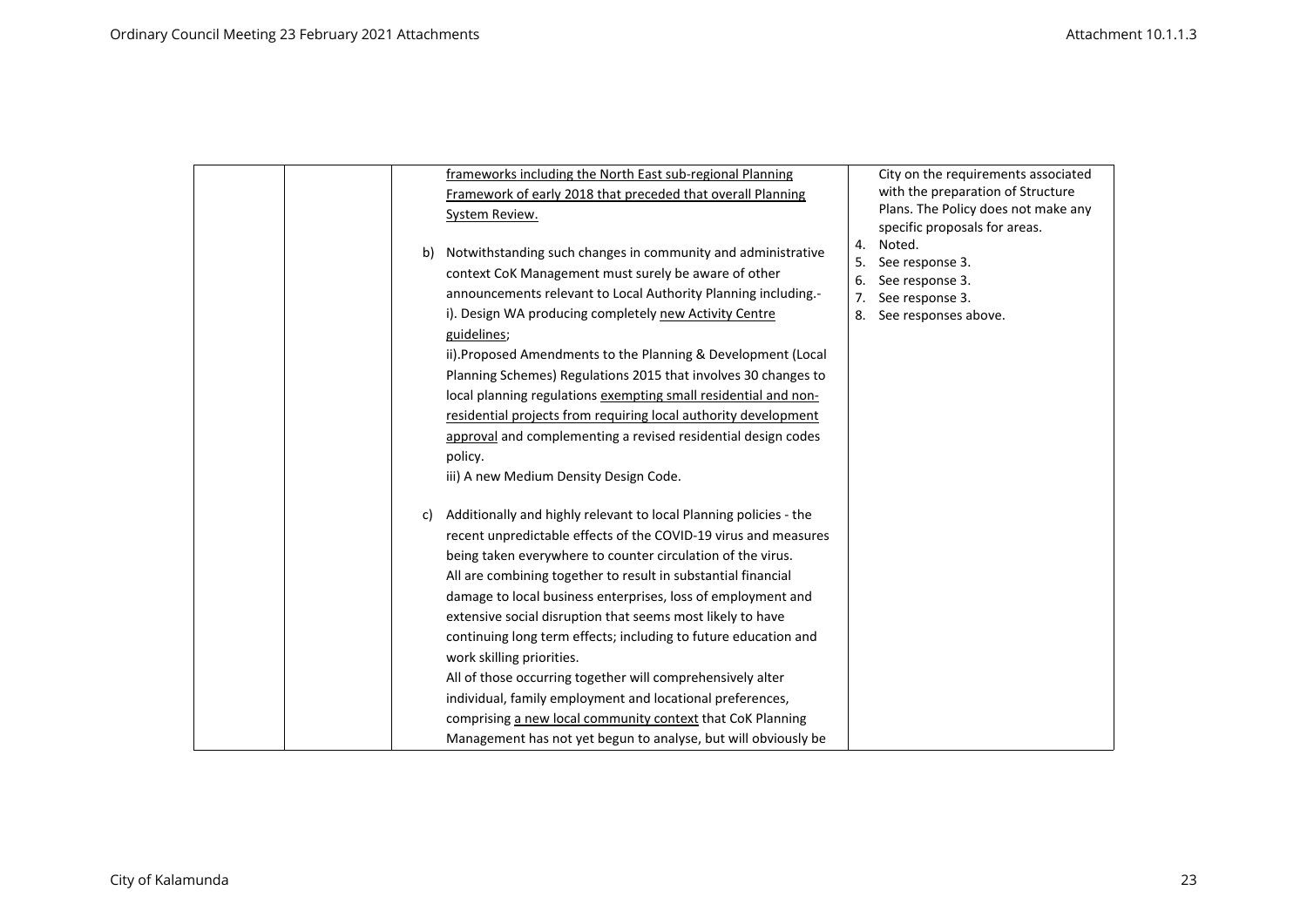| fundamental to any future Local Planning Strategy.                                                                                                                                                                                                                                                                                                                                                                                                                                                                                     |
|----------------------------------------------------------------------------------------------------------------------------------------------------------------------------------------------------------------------------------------------------------------------------------------------------------------------------------------------------------------------------------------------------------------------------------------------------------------------------------------------------------------------------------------|
| The WA State Government through various Ministers is<br>d)                                                                                                                                                                                                                                                                                                                                                                                                                                                                             |
| demonstrating willingness to listen to community views in virtually                                                                                                                                                                                                                                                                                                                                                                                                                                                                    |
| all of the above; and most are currently open for public comment.                                                                                                                                                                                                                                                                                                                                                                                                                                                                      |
| Reading through the advertised Draft LPP28 'Delivery of State and<br>e)<br>Local Strategies through the preparation of Structure Plans' this<br>request to the local community to comment right now, while<br>confronted with all of the above complex changes (and being<br>asked to simultaneously comment on them) suggests that City<br>Planning Management should take time to reflect on the following<br>before persisting further                                                                                              |
| 2. Recent evidence of Planning Management in the City of Kalamunda<br>has demonstrated repeated disrespect of local community values and<br>a preference for misinterpreting 'high level' statutory planning to be<br>determinative; rather than contextual guidance                                                                                                                                                                                                                                                                   |
| For instance their chosen interpretation the 2018 Regional conceptual<br>3.<br>Frameworks for the future of the Perth and Peel Region that then<br>anticipated substantial growth of urban population to 3.5 million by<br>$2031. -$<br>Senior<br>CoK Officers began local consultation workshops by statements<br>wrongly inferred from those Frameworks as "The Government has<br>decided" rather than that in truth they are intended to be broad<br>guidance yet to be translated into local social and environmental<br>contexts. |
| Contrast that with the Foreword written by Planning Minister Hon.<br>4.<br>Rita Saffioti to each of those 4 regional Frameworks published in<br>March 2018 - "These documents seek to enable the creation of<br>liveable and vibrant communities- suburbs spaces and places where<br>people want to live, work and socialise."                                                                                                                                                                                                         |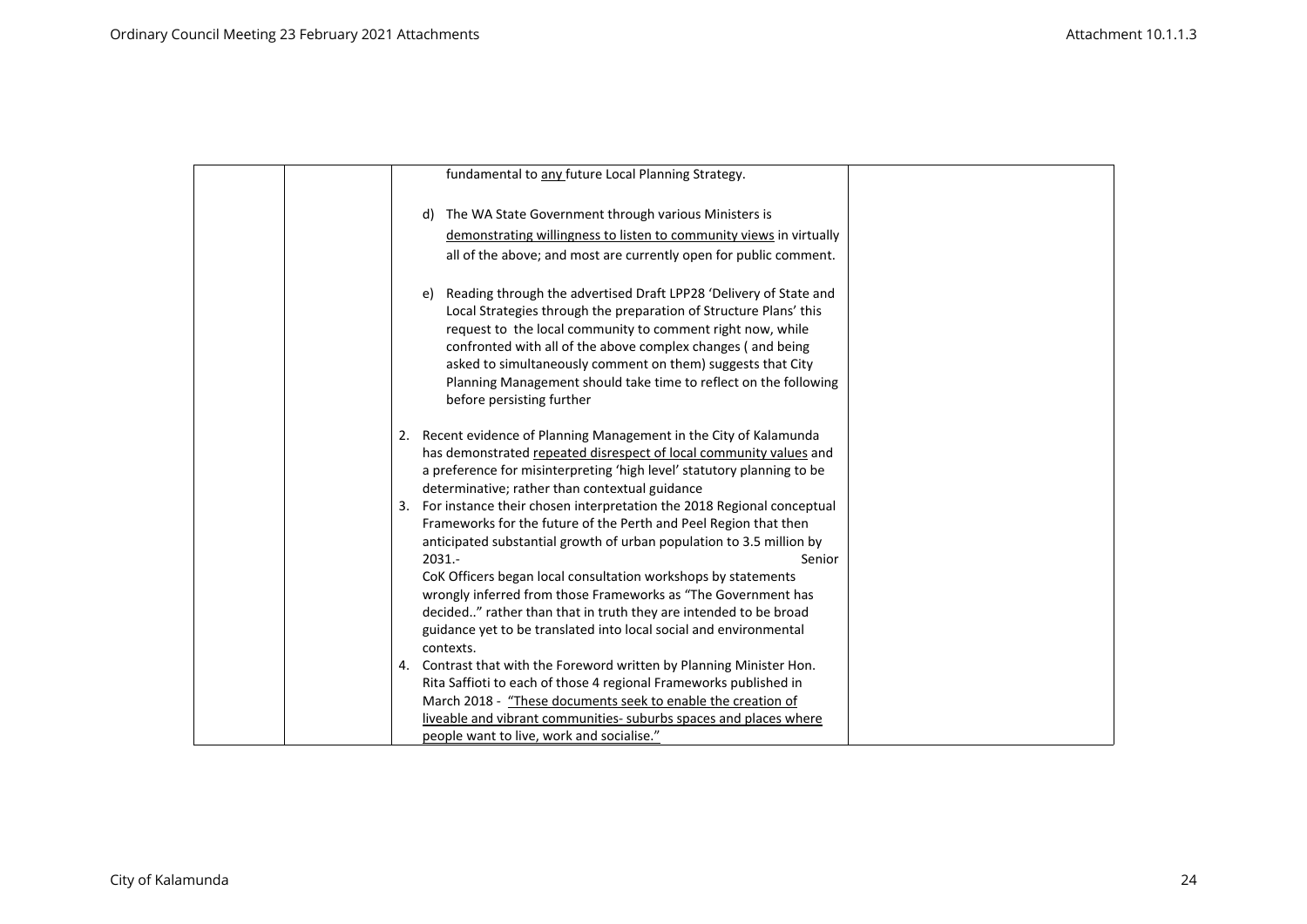|  | 5. The deliberate over-riding of local community and environmental        |
|--|---------------------------------------------------------------------------|
|  | values by CoK has continued for instance at Wattle Grove (South) for      |
|  | over 2 years, where an established environmentally-conscious              |
|  | community (not an area of vacant land) should be, based only on           |
|  | Officer whim; wiped out and replaced by industrial development.(Not       |
|  | supported by any Government directive or WAPC / DPLH request              |
|  | suggesting shortage of industrial land in that location). With the        |
|  | established community who clearly stated that as being where they         |
|  | want to continue living being continuously cajoled to the contrary.       |
|  | 6. A second example is in CoK Planning Management with regard a City      |
|  | ten year forward plan for the Town site of Kalamunda "Activity Centre     |
|  | Plan," in repeatedly quoting the 10 year old State Planning Policy 4,2    |
|  | "Activity Centres for Perth and Peel"; yet actually ignoring numerous     |
|  | statements in that SPP 4.2 regarding safe movement of pedestrians         |
|  | and vehicles. E.g. statements in it such as -                             |
|  | "Priority should be given to pedestrians over traffic."/ "it is necessary |
|  | to ensure walking routes are safe in centres"/a permeable road            |
|  | network that provides greater choice of movement; lower traffic           |
|  | speeds through control mechanisms "/ "Defining the area over which        |
|  | a structure plan operates is essential. Centre boundaries must match      |
|  | the intended role and function."/ "fewer and safer points of conflict     |
|  | between vehicles and pedestrians"/ "structure plans should give           |
|  | priority to the provision of short-stay parking that serves the centre as |
|  | a whole"                                                                  |
|  | 7. City of Kalamunda localities as shown visibly in the NE Sub-regional   |
|  | Planning Framework mapping are in fact noticeably peripheral to           |
|  | consolidating urban form implied in the Perth & Peel region 2031, as      |
|  | emphasised in -                                                           |
|  | "3.7 Environment and landscape. Objective - To preserve and               |
|  | enhance the environmental and landscape values of the sub-region for      |
|  | future generations to enjoy."                                             |
|  | Local community values in City of Kalamunda are well known for many       |
|  | decades of choice made by incoming generations to echo that               |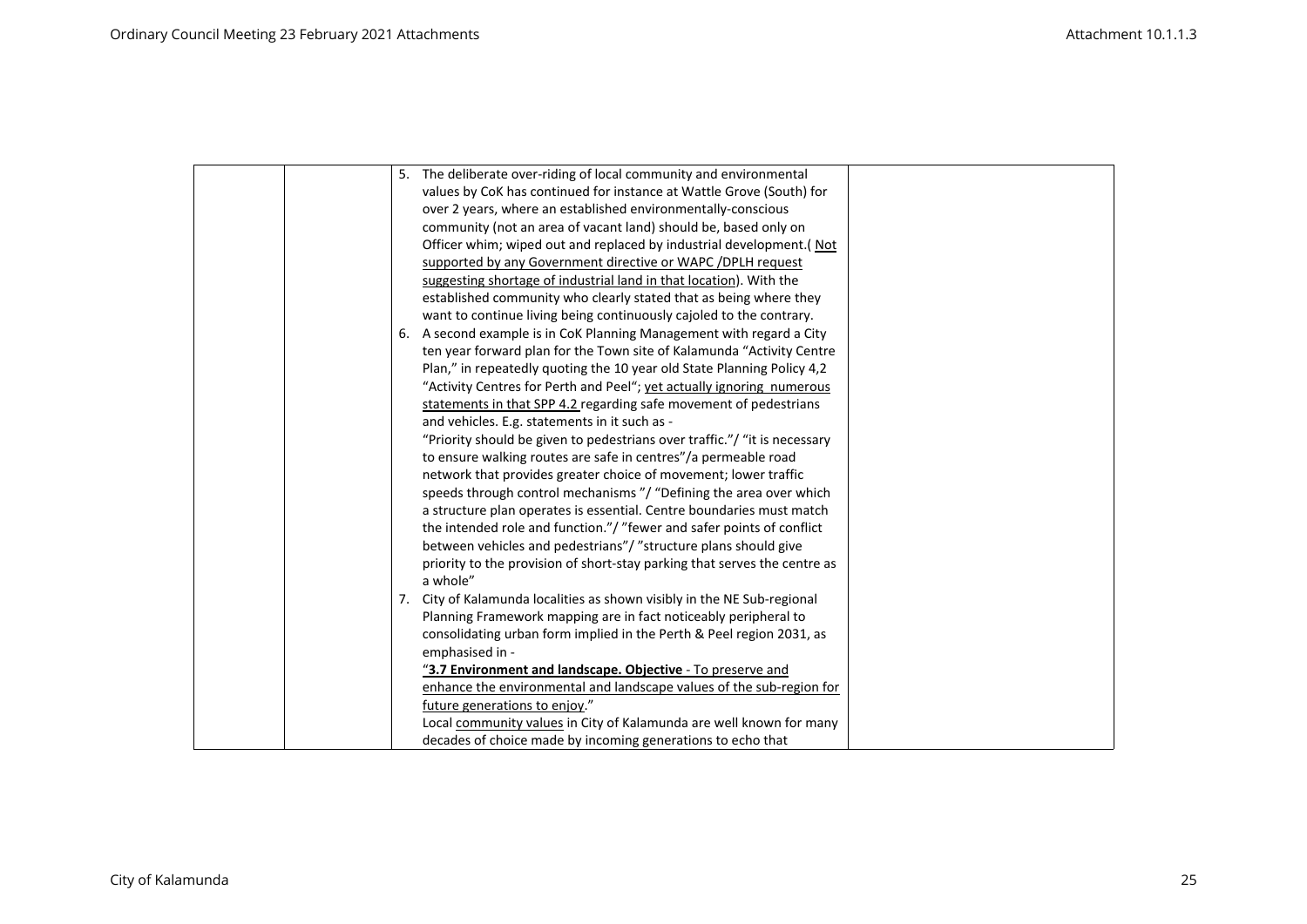|    |         | Objective. City of Kalamunda Management would be wise to quickly<br>find reason to support and respect, not deny them as they appear to<br>be doing, in proffering current advice to its elected Council.<br><b>Summary / Conclusion.-</b><br>8.<br>Since it seems quite likely that Council were not alerted by City<br>Planning Administration to the extensive range of related Ministerial,<br>WA Planning Commission (WAPC) and Department of Planning Lands<br>and Heritage (DPLH) initiatives that have already been announced; are<br>currently awaiting public comment; and/or or render the timing of this<br>particular request for public comment inappropriate. It is suggested<br>that to avoid Ministerial criticism, Council should direct that no further<br>work proceed on it until all of the above issues are resolved.                                                                                                                           |                                                                                                                                                                                                                                                                                                                                                                                                                                                  |
|----|---------|------------------------------------------------------------------------------------------------------------------------------------------------------------------------------------------------------------------------------------------------------------------------------------------------------------------------------------------------------------------------------------------------------------------------------------------------------------------------------------------------------------------------------------------------------------------------------------------------------------------------------------------------------------------------------------------------------------------------------------------------------------------------------------------------------------------------------------------------------------------------------------------------------------------------------------------------------------------------|--------------------------------------------------------------------------------------------------------------------------------------------------------------------------------------------------------------------------------------------------------------------------------------------------------------------------------------------------------------------------------------------------------------------------------------------------|
| 15 | A199994 | I am writing on behalf of my family and myself, with regard to the<br>1.<br>letter from City of Kalamunda dated 6th August 2020, re Local Planning<br>Policy 28. On receiving this letter, our immediate reaction was 'Here<br>we go again.<br>2. After all the meetings, co-design workshops, letters and emails of<br>opposition/objection, the will and feelings of the majority of<br>residents/property owners, still does not appear to be being taken<br>into account<br>In the letter it states 'The policy will guide Council, the City's officers<br>3.<br>Who are the external stakeholders? I see the residents/property<br>owners of the said area, as 'internal stakeholders.'<br>4. Please let it be known that we oppose the draft policy 'Local Planning<br>Policy 28'<br>5. The policy pre-empts the results of community consultation on the<br>Roberts Day Concept Plan and the Department of Planning Review of<br>the NE sub-Regional Framework. | Noted.<br>1.<br>The purpose of the Policy is not to<br>2.<br>make a planning proposal. The<br>purpose of the Policy is to guide the<br>City on the requirements associated<br>with the preparation of Structure<br>Plans. The Policy does not make any<br>specific proposals for areas.<br>Stakeholders may include residents,<br>3.<br>landowners, State Agencies and<br>businesses to identify a few.<br>Noted.<br>4.<br>See response 2.<br>5. |
| 16 | A8204   | I write to object to Wattle Grove East's inclusion in LPP28 as an area<br>designated for future structure planning                                                                                                                                                                                                                                                                                                                                                                                                                                                                                                                                                                                                                                                                                                                                                                                                                                                     | 1.<br>Noted.<br>The purpose of the Policy is not to<br>2.<br>make a planning proposal. The                                                                                                                                                                                                                                                                                                                                                       |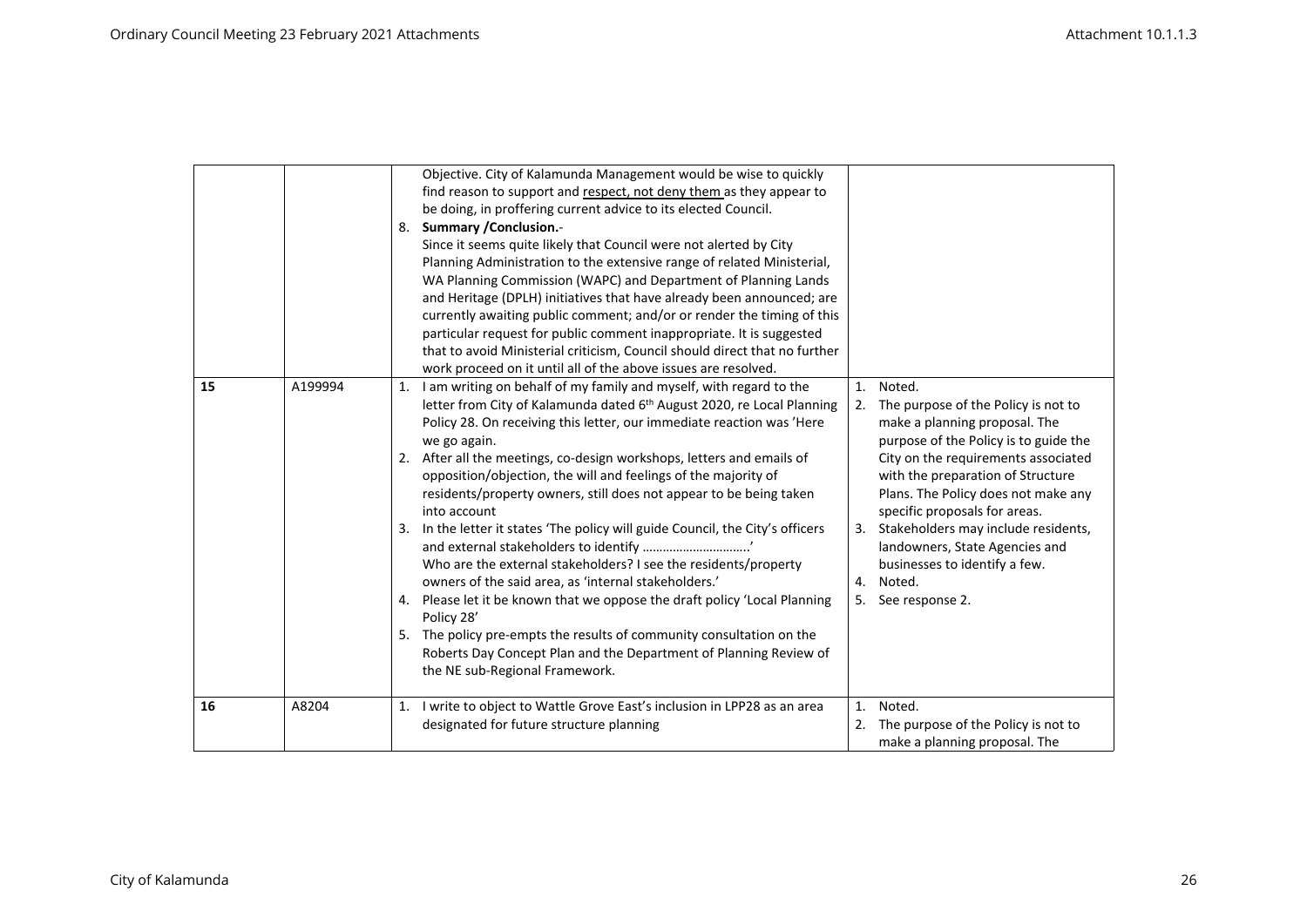| 2. I am of the opinion that identification and inclusion of Wattle Grove   | purpose of the Policy is to guide the      |
|----------------------------------------------------------------------------|--------------------------------------------|
| East in LPP28 by the City of Kalamunda, just like the Draft Concept        | City on the requirements associated        |
| Plan prepared by Robers Day, is another devious and underhanded            | with the preparation of Structure          |
| measure undertaken by the City and specifically the City's planning        | Plans. The Policy does not make any        |
| department to underpin and facilitate the rezoning of Wattle Grove         | specific proposals for areas.              |
| East from Rural to Urban under the MRS.                                    | See response 2.<br>3.                      |
| 3. LPP28 is inconsistent with the views of the vast majority of Wattle     | See response 2.<br>4.                      |
| Grove East residents.                                                      | See response 2.<br>5.                      |
| There is a strong sentiment against further subdivision of Wattle          | 6.<br>See response 2.                      |
| Grove East for urban purposes amongst residents and landowners             | 7.<br>See response 2.                      |
| 4. Since October 2004 the Wattle Grove East community have made            | 8.<br>See response 2.                      |
| their desire to keep Wattle Grove East Rural and opposed urbanization      | 9.<br>See response 2.                      |
| on every occasion urbanization in any form has been mooted by our          | 10. The specific reference to Wattle Grove |
| unrepresentative Local Authority.                                          | South is proposed to be removed            |
| 5. At every opportunity the City of Kalamunda (COK) has promoted,          | from the Policy and instead just           |
| contrived and made representations to the WAPC (without                    | generally refer to the Framework. See      |
| consultation) to facilitate rezoning to urban uses in any form -           | response 2.                                |
| industrial, over 55 villas, and most recently, a concept plan (universally | 11. Noted.                                 |
| rejected), which features resumption of in access of 100ha of private      | 12. Noted.                                 |
| land for a road network and POS all to facilitate urban development        | 13. See response 2.                        |
| with an unspecified density of strata development - by the way, all        | 14. See response 2.                        |
| without reticulated sewerage or any specific prior planning and            | 15. See response 2.                        |
| investigation.                                                             | 16. The Policy will still be effective and |
| 6. All potential urban uses proposed by the minority of residents have     | remain relevant following a review of      |
| been justified and supported by the COK planning department                | the Framework. The purpose of the          |
| disregarding any sound or consistent planning principles. It appears       | Policy is to guide the City on the         |
| that the COK will support any use that the "develop anything at any        | requirements associated with the           |
| cost" minority want, approve over 55 villas one day and propose to         | preparation of Structure Plans. The        |
| put them next to industrial development the next, rural composite          | Policy does not make any specific          |
| and propose to put residential development next door, just about           | proposals for areas.                       |
| anything is acceptable as long as it is not what the majority want, to     | 17. See response 16.                       |
| be left alone.                                                             | 18. See response 2.                        |
|                                                                            | 19. See response 2.                        |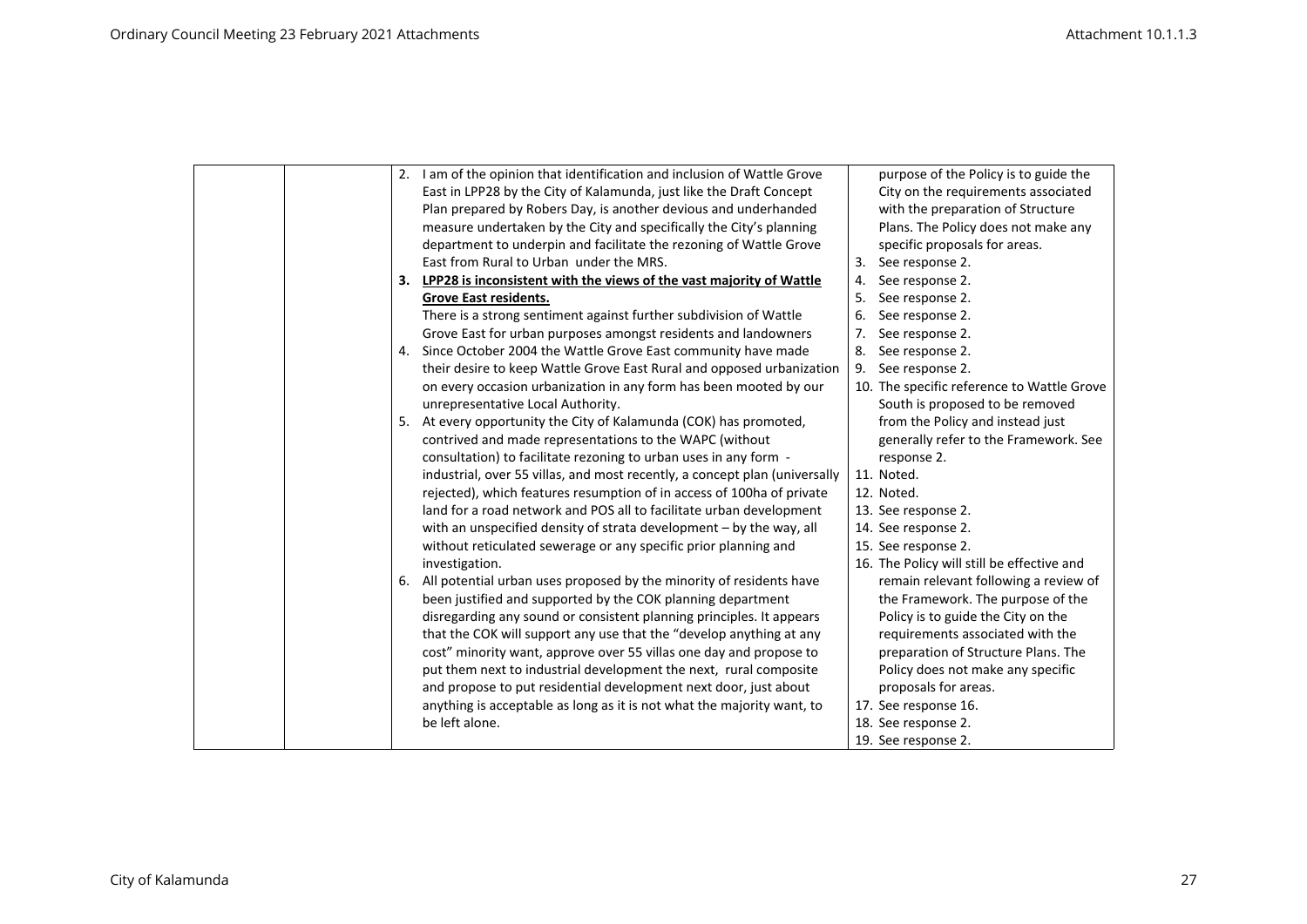|  | 7. To illustrate the strong sentiment the overwhelming and completely  | 20. See response 2.      |
|--|------------------------------------------------------------------------|--------------------------|
|  | ignored majority of residents have against the rezoning of Wattle      | 21. See response 2.      |
|  | Grove East for urban purposes and on which basis alone Wattle Grove    | 22. See response 2.      |
|  | East should be excluded from LPP28, below are 9 occasion on which      | 23. See responses above. |
|  | the residents have expressed their desire opinion to keep Wattle       |                          |
|  | <b>Grove East Rural:</b>                                               |                          |
|  |                                                                        |                          |
|  | a) September 2004 – Special electors meeting held in respect to        |                          |
|  | rezoning 32 Gavour Road to allow urban density development.            |                          |
|  | Motion carried objecting to the rezoning 109 objectors, 3 non          |                          |
|  | objectors - 97% against rezoning for Urban uses                        |                          |
|  | October 2004 - 115 submissions, 101 objections to allowing urban<br>b) |                          |
|  | density development at 32 Gavour Road Wattle Grove - 87%               |                          |
|  | against rezoning for Urban Uses                                        |                          |
|  | May 2007 - The shire notified only 15 residents of the re<br>c)        |                          |
|  | submitted rezoning proposal as above, 40 replies were received,        |                          |
|  | 36 where objections. - 90% against rezoning for Urban Uses             |                          |
|  | May 2009 - A petition of 146 objectors to the rezoning 32 Gavour<br>d) |                          |
|  | Road for urban purposes was lodged with the Council calling for a      |                          |
|  | Special Electors meeting to discuss the re submission prior to the     |                          |
|  | Council re considering the rezoning however the Shire of               |                          |
|  | Kalamunda completely and deviously scheduled the Special               |                          |
|  | Electors Meeting at a date after it initiated the Rezoning 32          |                          |
|  | Gavour Road. - 146 Residents 100% ignored by COK                       |                          |
|  | October 2009 - During the 42-day statutory comment period<br>e)        |                          |
|  | following initiation of the rezoning 32 Gavour Road there were         |                          |
|  | 164 submissions received. Of the 164, 144 were objections. - 87%       |                          |
|  | against rezoning for Urban Uses.                                       |                          |
|  |                                                                        |                          |
|  | When considering the analysis of submissions in 2009 by                |                          |
|  | the COK the WAPC comment was as follows:                               |                          |
|  |                                                                        |                          |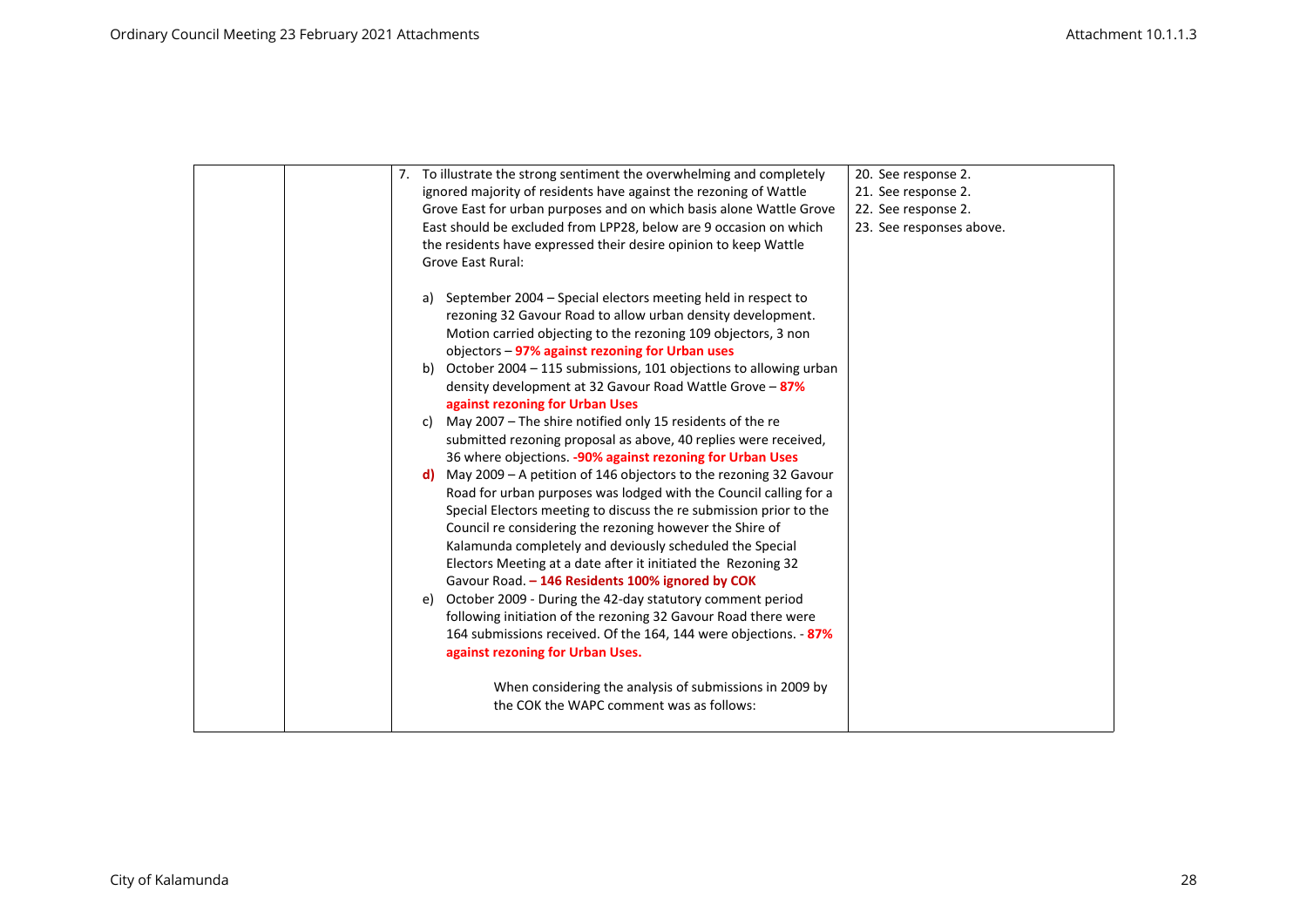| "It is apparent that the manner in which the Council has                                                                                                                                                                                                                                                                                                                                                                                                                                                                                                                                                                                                                                                                                                                                                                                                                                                                                                                                                                                                                                                                                                                                                                                                                                                                                                                                                                                                                                                  |
|-----------------------------------------------------------------------------------------------------------------------------------------------------------------------------------------------------------------------------------------------------------------------------------------------------------------------------------------------------------------------------------------------------------------------------------------------------------------------------------------------------------------------------------------------------------------------------------------------------------------------------------------------------------------------------------------------------------------------------------------------------------------------------------------------------------------------------------------------------------------------------------------------------------------------------------------------------------------------------------------------------------------------------------------------------------------------------------------------------------------------------------------------------------------------------------------------------------------------------------------------------------------------------------------------------------------------------------------------------------------------------------------------------------------------------------------------------------------------------------------------------------|
| assessed the results of the consultation from advertising                                                                                                                                                                                                                                                                                                                                                                                                                                                                                                                                                                                                                                                                                                                                                                                                                                                                                                                                                                                                                                                                                                                                                                                                                                                                                                                                                                                                                                                 |
| the Amendment is inappropriate. The Council's                                                                                                                                                                                                                                                                                                                                                                                                                                                                                                                                                                                                                                                                                                                                                                                                                                                                                                                                                                                                                                                                                                                                                                                                                                                                                                                                                                                                                                                             |
| assessment demonstrates a lack of proper consideration                                                                                                                                                                                                                                                                                                                                                                                                                                                                                                                                                                                                                                                                                                                                                                                                                                                                                                                                                                                                                                                                                                                                                                                                                                                                                                                                                                                                                                                    |
| of the advertising process and the conclusions generated                                                                                                                                                                                                                                                                                                                                                                                                                                                                                                                                                                                                                                                                                                                                                                                                                                                                                                                                                                                                                                                                                                                                                                                                                                                                                                                                                                                                                                                  |
| are inaccurate and misconstrued."                                                                                                                                                                                                                                                                                                                                                                                                                                                                                                                                                                                                                                                                                                                                                                                                                                                                                                                                                                                                                                                                                                                                                                                                                                                                                                                                                                                                                                                                         |
| June 2011 - 220 submissions were received in respect to<br>f)<br>urbanization of Wattle Grove East proposed by the Shire of<br>Kalamunda in their Draft Planning Strategy. 188 were objections to<br>the proposed urbanization - 87% against rezoning for Urban Uses<br>December 2018 - submissions received in Community Consultation<br>g)<br>Report, 3 December 2018, in respect to COK plot to rezone Wattle<br>Grove East to allow what the COK described as Urban use in the<br>form of industrial - 90% against Rezoning for Urban Use<br>December 2019 – Special Electors Meeting to remove the COK's<br>h)<br>threat of rezoning Wattle Grove East to allow Urban use in the<br>form of industrial - 190 Attendees 173 against rezoning Urban 17<br>for -89% against rezoning for Urban Uses<br>August 2020 - Submissions received in relation to the COK faux<br>i)<br>consultation process undertaken (at a cost of over \$150,000) in an<br>attempt to railroad the residents of Wattle Grove East into<br>accepting rezoning to Urban via hired guns Roberts Day $-97\%$<br>against Concept Plan, 75% against rezoning for Urban Uses<br>8. Wattle Grove East should be excluded from LPP 28 because the<br>overwhelming majority of residents want it to remain Rural and the<br>COK inclusion of Wattle Grove East in LPP28 is just another of the<br>underhanded and devious methods the council is employing in an<br>attempt to convince the WAPC to rezone the area to urban under the |
| MRS – DLPS, Local Housing Policy, Aged Care Policy, Roberts Day                                                                                                                                                                                                                                                                                                                                                                                                                                                                                                                                                                                                                                                                                                                                                                                                                                                                                                                                                                                                                                                                                                                                                                                                                                                                                                                                                                                                                                           |
| Concept Plan preparation and the list goes on                                                                                                                                                                                                                                                                                                                                                                                                                                                                                                                                                                                                                                                                                                                                                                                                                                                                                                                                                                                                                                                                                                                                                                                                                                                                                                                                                                                                                                                             |
| 9. LPP28 is inconsistent with Current Zonings                                                                                                                                                                                                                                                                                                                                                                                                                                                                                                                                                                                                                                                                                                                                                                                                                                                                                                                                                                                                                                                                                                                                                                                                                                                                                                                                                                                                                                                             |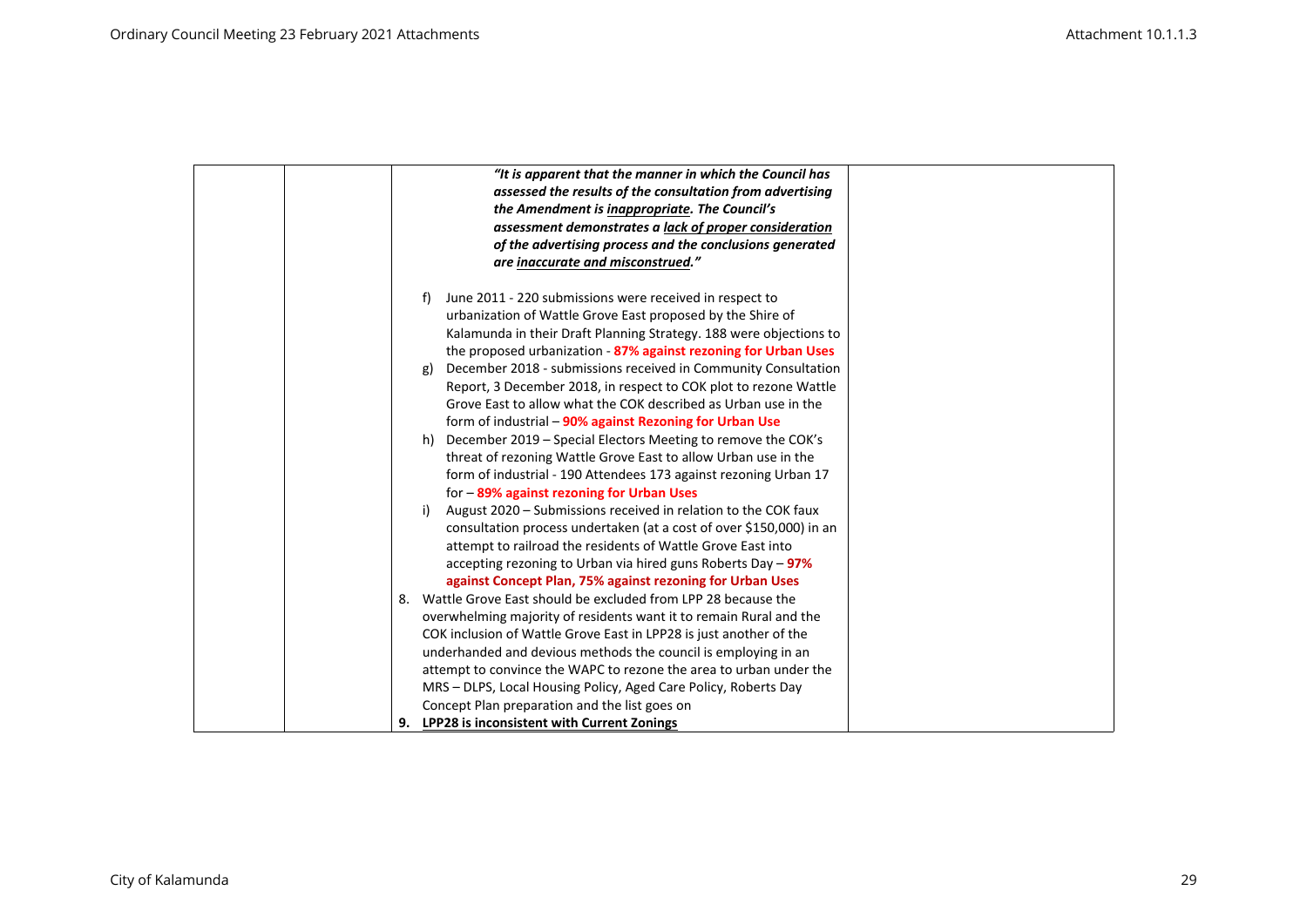| Wattle Grove East is currently predominantly zoned for rural land use                                |  |
|------------------------------------------------------------------------------------------------------|--|
| under the City of Kalamunda Local Planning Scheme No. 3 ('LPS 3') and                                |  |
| therefore should not be included as an area for future structure                                     |  |
| planning within LPP 28                                                                               |  |
| The aim of the Special Rural zone under LPS 3 is as follows:                                         |  |
| 4.2.2 Rural Zones:                                                                                   |  |
| Special Rural                                                                                        |  |
| • To enable smaller lot subdivision to provide for uses compatible with rural                        |  |
| To retain amenity and the rural landscape in a manner consistent with orderly<br>and proper planning |  |
| 10. Wattle Grove East is zoned "Special Rural" not zoned "Development"                               |  |
| under LPS3. Zoning as "Development" is a precursor for future                                        |  |
| structure planning (DSPs and LPSs). Therefore, Wattle Grove East                                     |  |
| should be omitted from LPP28 as the area is being zoned                                              |  |
| "Development" under LPS 3 is a requirement and a prerequisite for                                    |  |
| inclusion in LPP28 as shown from an exert of LPP28 as follows:                                       |  |
| The development of DSPs and LSPs coordinates the future land use changes and delivery                |  |
| of infrastructure in development areas                                                               |  |
| Furthermore, from LPP28:                                                                             |  |
| If there is a conflict between this Policy and the Scheme, then the Scheme shall<br>prevail.         |  |
| 11. LPP28 is inconsistent with Perth and Peel $\omega$ 3.5 Million – NE Sub                          |  |
| <b>Regional Planning Framework.</b>                                                                  |  |
| Perth and Peel @3.5 provides a framework for the development of the                                  |  |
| Perth and Peel regions. The document seeks to meet the targets                                       |  |
| identified under Directions 2031 and the State Planning Strategy 2050.                               |  |
| Wattle Grove East is located in in the North East sub region                                         |  |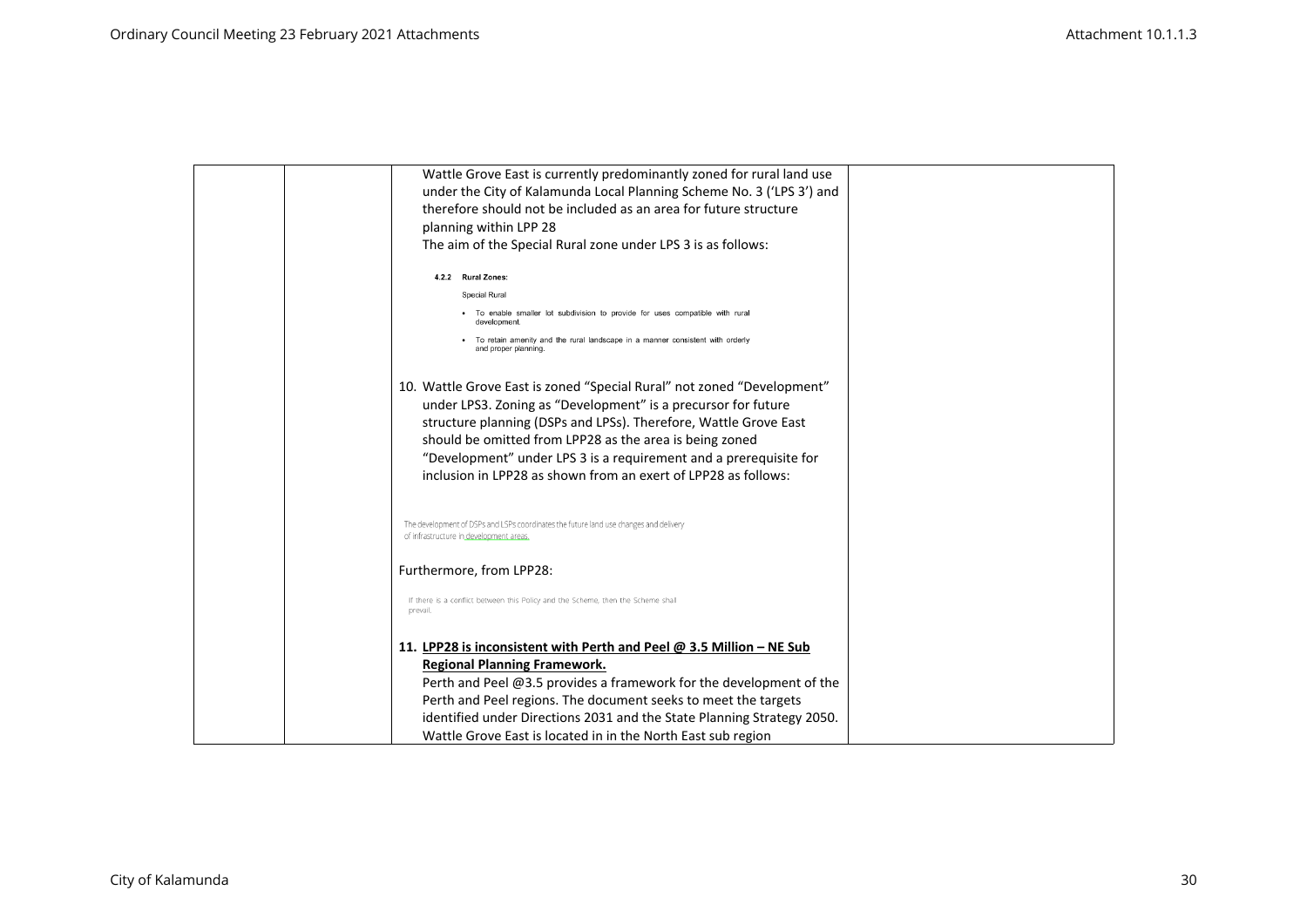|  | 12. Under PP@3.5 Wattle Grove East is designated for "Urban Expansion"                                                                   |  |
|--|------------------------------------------------------------------------------------------------------------------------------------------|--|
|  | and "Urban Investigation"                                                                                                                |  |
|  | 13. Prior to consideration for any rezoning under the MRS and before                                                                     |  |
|  | development can occur detailed planning and investigation including                                                                      |  |
|  | investigations regarding protection of significant environmental                                                                         |  |
|  | attributes and a geotechnical analysis of land suitability to provide                                                                    |  |
|  | connections to reticulated wastewater services should be undertaken.                                                                     |  |
|  | 14. The North East Regional Planning Framework also notes that the                                                                       |  |
|  | classification of this land for Urban Expansion or Investigation is not                                                                  |  |
|  | intended to be construed as commitment by the WAPC to support any                                                                        |  |
|  | rezoning as this will depend on the outcome of further investigations                                                                    |  |
|  | and that further planning will need to prioritise protection of                                                                          |  |
|  | environmental values.                                                                                                                    |  |
|  | 15. Where significant environmental attributes were identified, the                                                                      |  |
|  | Framework further stated that planning for these sites will need to<br>prioritise avoidance or protection, or both, of the environmental |  |
|  | values.                                                                                                                                  |  |
|  | 16. LPP28 fails to reflect the true nature of the NE sub Regional                                                                        |  |
|  | Framework. LPP28 also does not disclose that the NE sub-Regional                                                                         |  |
|  | Framework is to be reviewed by the Department of Planning                                                                                |  |
|  | commencing in 2021.                                                                                                                      |  |
|  | 17. It would be inappropriate to prematurely include the area within the                                                                 |  |
|  | LPP28 until further detailed planning and investigation is undertaken                                                                    |  |
|  | to ascertain whether the area is suitable for future urban development                                                                   |  |
|  | or rezoning to Urban under the MRS, as detailed in the North East Sub-                                                                   |  |
|  | Regional Planning Framework.                                                                                                             |  |
|  | 18. The inclusion of Wattle Grove East in LPP 28 is inconsistent with the                                                                |  |
|  | objectives of State Planning Policy 2.5 - Rural Planning                                                                                 |  |
|  | State Planning Policy 2.5: rural planning (SPP                                                                                           |  |
|  | 2.5) is the basis for planning and decision-                                                                                             |  |
|  | making for rural and rural living land across                                                                                            |  |
|  | Western Australia.                                                                                                                       |  |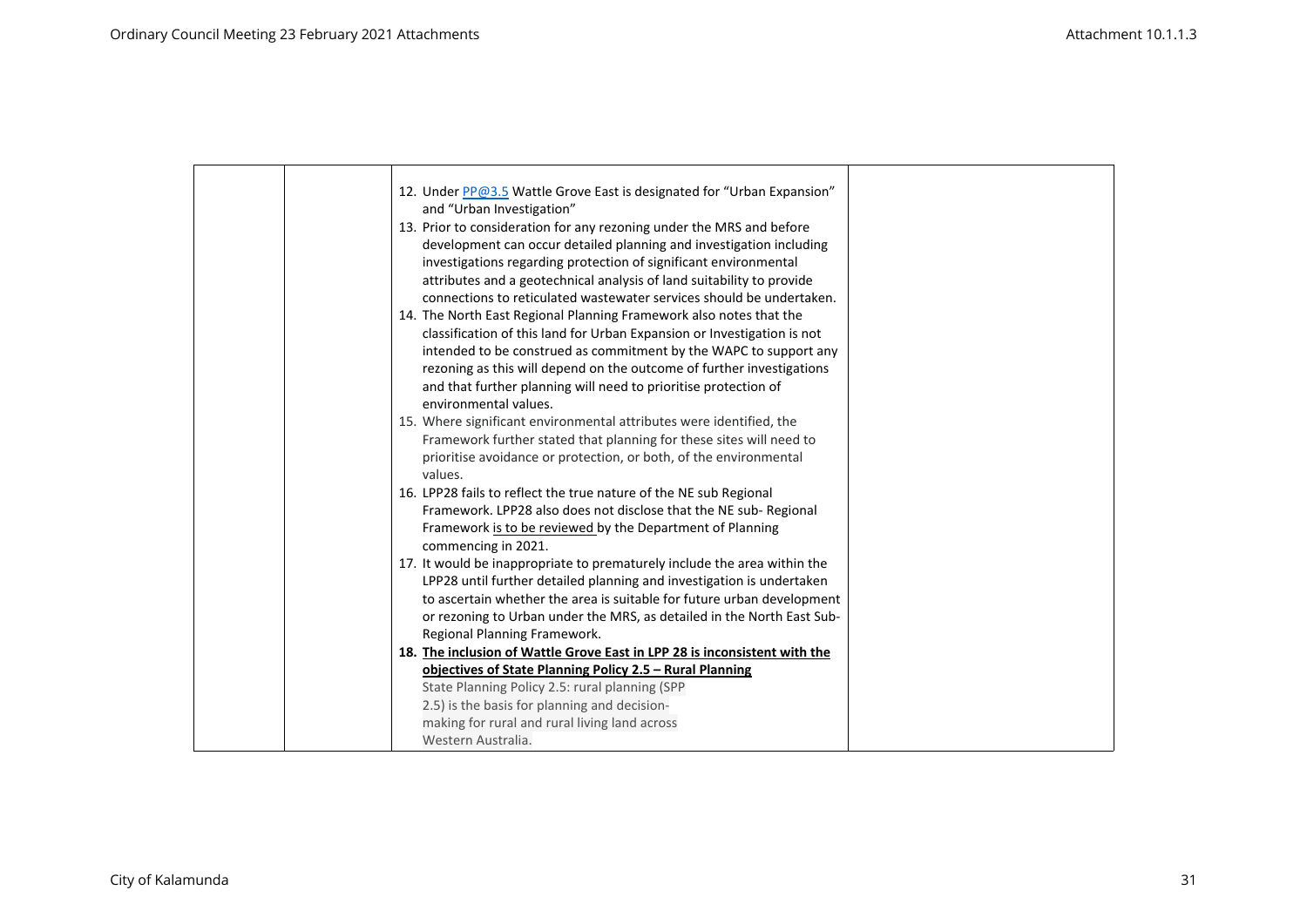| The inclusion of Wattle Grove East in draft LPP28 is inconsistent with the    |
|-------------------------------------------------------------------------------|
| provisions outlined in SPP 2.5, which aims to:                                |
| Protect and preserve rural land;                                              |
| Promote sustainable settlement in, and adjacent to, existing urban            |
| areas; and                                                                    |
| Require that land use change from rural to all other uses be                  |
| planned and provided for in a planning strategy or scheme.                    |
| 19. As outlined above, SPP 2.5 aims to protect rural land and encourage       |
| settlement in existing urban areas. The rural land existing in Wattle         |
| Grove East ought to be preserved and future structure planning should         |
| be designated in existing areas appropriately zoned for urban                 |
| development.                                                                  |
| 20. The inclusion of Wattle Grove East in LPP 28 does not meet the            |
| Requirements for Preparation of a Structure Plan under Planning and           |
| <b>Development (Local Planning Schemes) Regulations 2015</b>                  |
| 21. Part 4, Clause 15 of Schedule 2 of the Regulations outlines the           |
| following circumstances for when a structure plan may be prepared:            |
| The area is: all or part of a zone identified in this Scheme as an            |
| area suitable for urban or industrial development; and                        |
| identified in this Scheme as an area requiring a structure plan               |
| to be prepared before any future subdivision or                               |
| development is undertaken; or                                                 |
| A state planning policy requires a structure plan to be                       |
| prepared for the area; or                                                     |
| The Commission considers that a structure plan for the area is                |
| required for the purposes of orderly and proper planning.                     |
| Wattle Grove East does not meet any of the above conditions as                |
| it is not identified as Urban, Industrial development and retains             |
| predominantly "Special Rural" zoning which has no requirement                 |
| for structure planning                                                        |
| 22. Until further detailed planning and investigation is undertaken in Wattle |
| Grove as addressed in the NE Sub Regional Framework, it would be              |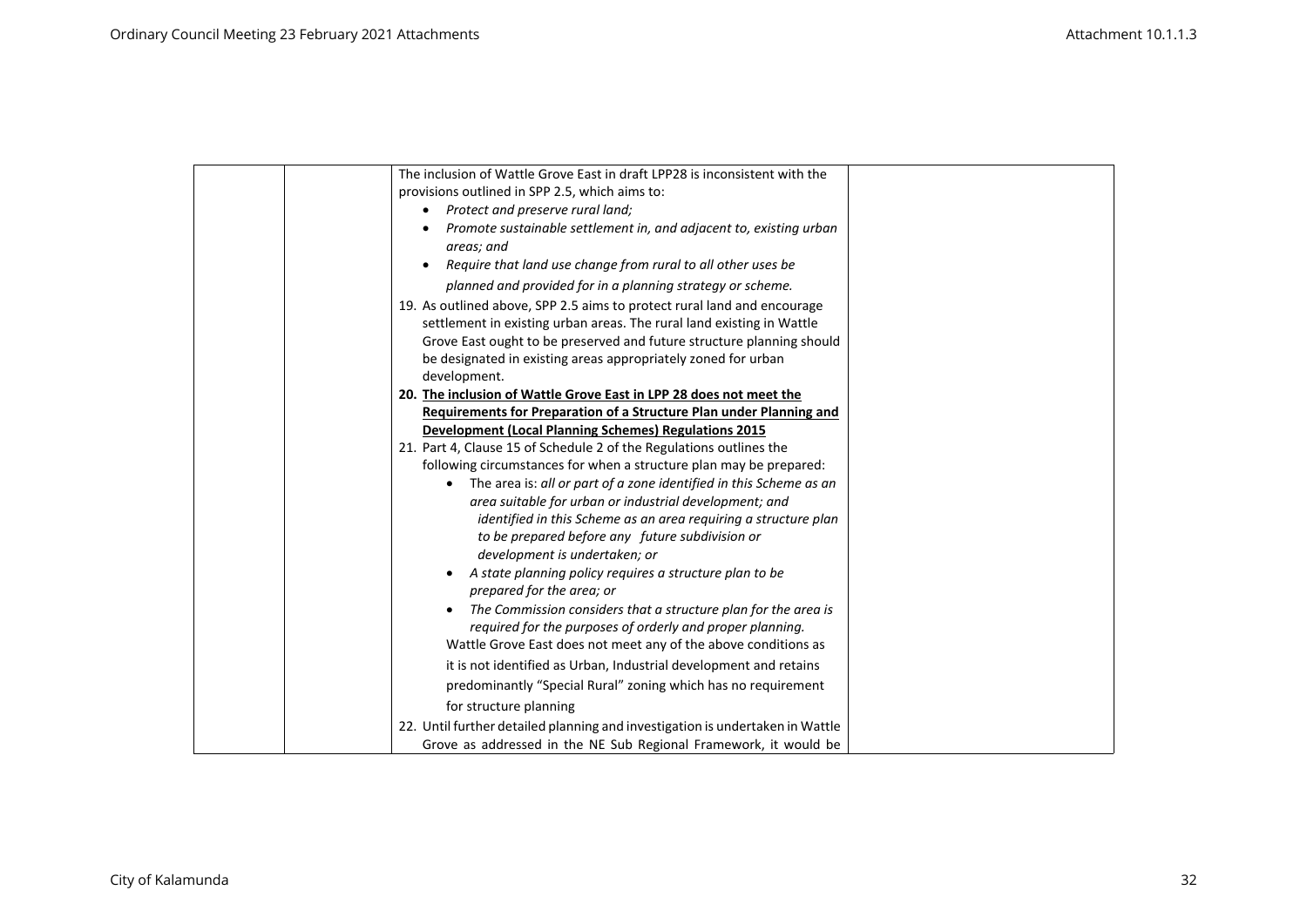|    |                              | inappropriate for the City of Kalamunda to prematurely designate<br>Wattle Grove for future structure planning and urban development in<br><b>LPP 28.</b><br>23. Summary<br>I Object to Wattle Grove East's inclusion in LPP28 by the City of Kalamunda<br>on the following grounds:<br>a) LPP28 is inconsistent with the views of the vast majority of Wattle<br>Grove East residents<br>b) LPP28 is inconsistent with Current Zonings<br>c) LPP28 is inconsistent with Perth and Peel $@3.5$ Million - NE Sub<br><b>Regional Planning Framework</b><br>The inclusion of Wattle Grove East in LPP 28 is inconsistent with<br>d)<br>the objectives of State Planning Policy 2.5 - Rural Planning<br>The inclusion of Wattle Grove East in LPP 28 does not meet the<br>e)<br>Requirements for Preparation of a Structure Plan under Planning<br>and Development (Local Planning Schemes) Regulations 2015 |                |                                                                                                                                                                                                  |
|----|------------------------------|----------------------------------------------------------------------------------------------------------------------------------------------------------------------------------------------------------------------------------------------------------------------------------------------------------------------------------------------------------------------------------------------------------------------------------------------------------------------------------------------------------------------------------------------------------------------------------------------------------------------------------------------------------------------------------------------------------------------------------------------------------------------------------------------------------------------------------------------------------------------------------------------------------|----------------|--------------------------------------------------------------------------------------------------------------------------------------------------------------------------------------------------|
| 17 | A50091                       | I oppose the draft policy entitled Local Planning Policy 28 as it pre-<br>1.<br>empts the results of community consultation on the Roberts Day<br>concept plan and the Department of Planning Review of the NE sub-<br>Regional Framework.                                                                                                                                                                                                                                                                                                                                                                                                                                                                                                                                                                                                                                                               |                | 1. The purpose of the Policy is to guide<br>the City on the requirements<br>associated with the preparation of<br>Structure Plans. The Policy does not<br>make any specific proposals for areas. |
| 18 | Valcan Road,<br>Orange Grove | of<br>1. We,<br>Orange Grove WA 6109<br>Oppose very strongly the daft policy entitled Local Planning Policy 28<br>as it pre-empts the result of community consultation on the<br>RobertsDay concept plan and the Department of Planning Review of<br>the NE sub-Regional Framework                                                                                                                                                                                                                                                                                                                                                                                                                                                                                                                                                                                                                       |                | 1. The purpose of the Policy is to guide<br>the City on the requirements<br>associated with the preparation of<br>Structure Plans. The Policy does not<br>make any specific proposals for areas. |
| 19 | A25301                       | The green belt of Maida Vale maintains an ecosystem that provides<br>1.<br>habitat for red tailed cockatoos, quendas and other wildlife.                                                                                                                                                                                                                                                                                                                                                                                                                                                                                                                                                                                                                                                                                                                                                                 | 1.<br>2.<br>3. | Noted.<br>Noted.<br>Noted.                                                                                                                                                                       |